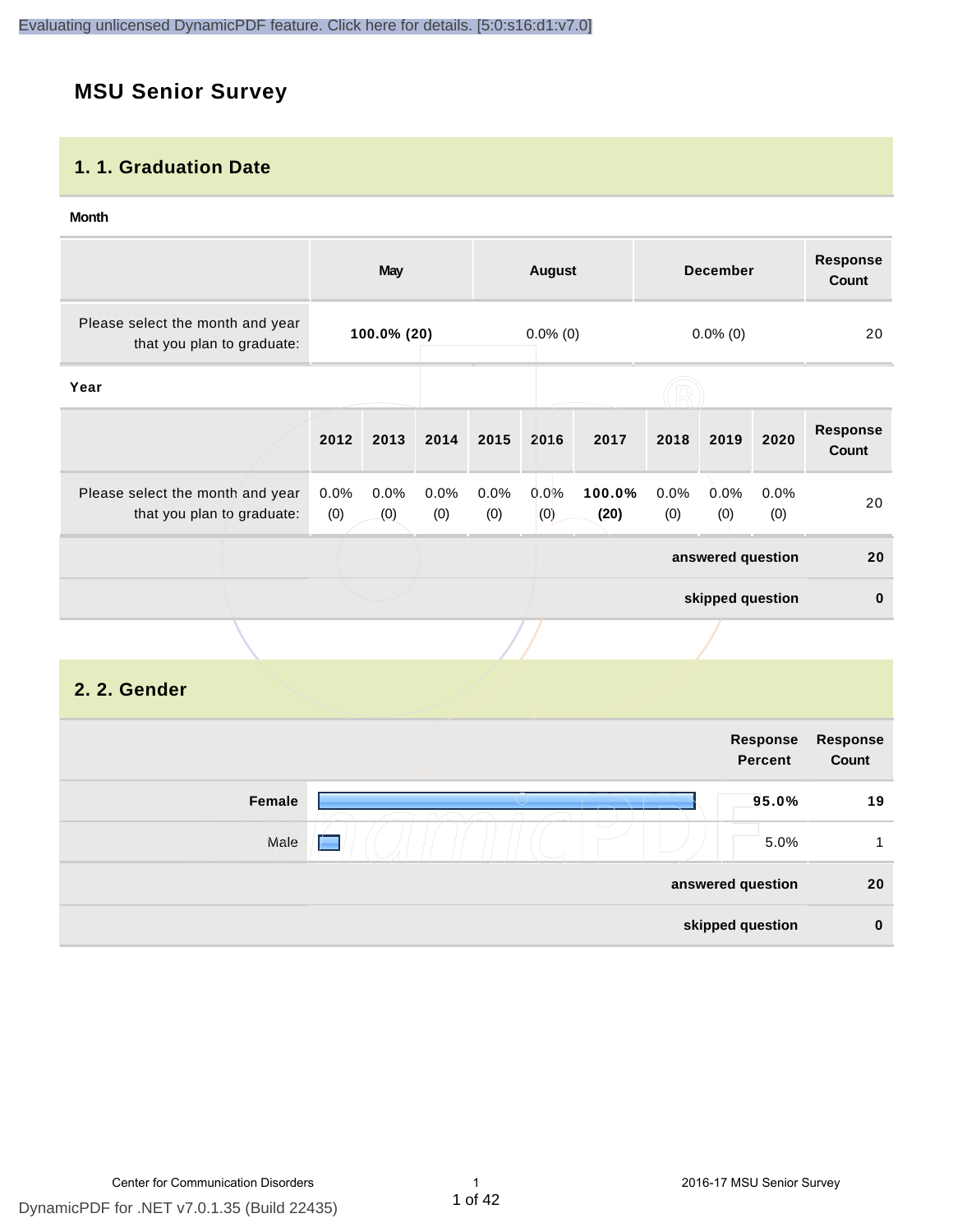# **3. 3. Ethnic Background**

|                                           | Response<br>Percent | <b>Response</b><br>Count |
|-------------------------------------------|---------------------|--------------------------|
| White                                     | 95.0%               | 19                       |
| Black/African-American                    | 5.0%                | 1                        |
| Asian                                     | 0.0%                | $\pmb{0}$                |
| Hispanic/Latino                           | 0.0%                | $\mathbf 0$              |
| American Indian/Alaskan Native            | 0.0%                | $\mathbf 0$              |
| Native Hawaiian/Other Pacific<br>Islander | 0.0%                | $\mathbf 0$              |
| Two or more races                         | 0.0%                | $\mathbf 0$              |
|                                           | answered question   | 20                       |
|                                           | skipped question    | $\bf{0}$                 |
|                                           |                     |                          |

# **4. 4. Are you a U.S. citizen?**

|     | Response<br><b>Percent</b> | Response<br>Count |
|-----|----------------------------|-------------------|
| Yes | 100.0%                     | 20                |
| No  | 0.0%<br>$\bigcirc$         | $\mathbf 0$       |
|     | answered question          | 20                |
|     | skipped question           | $\mathbf 0$       |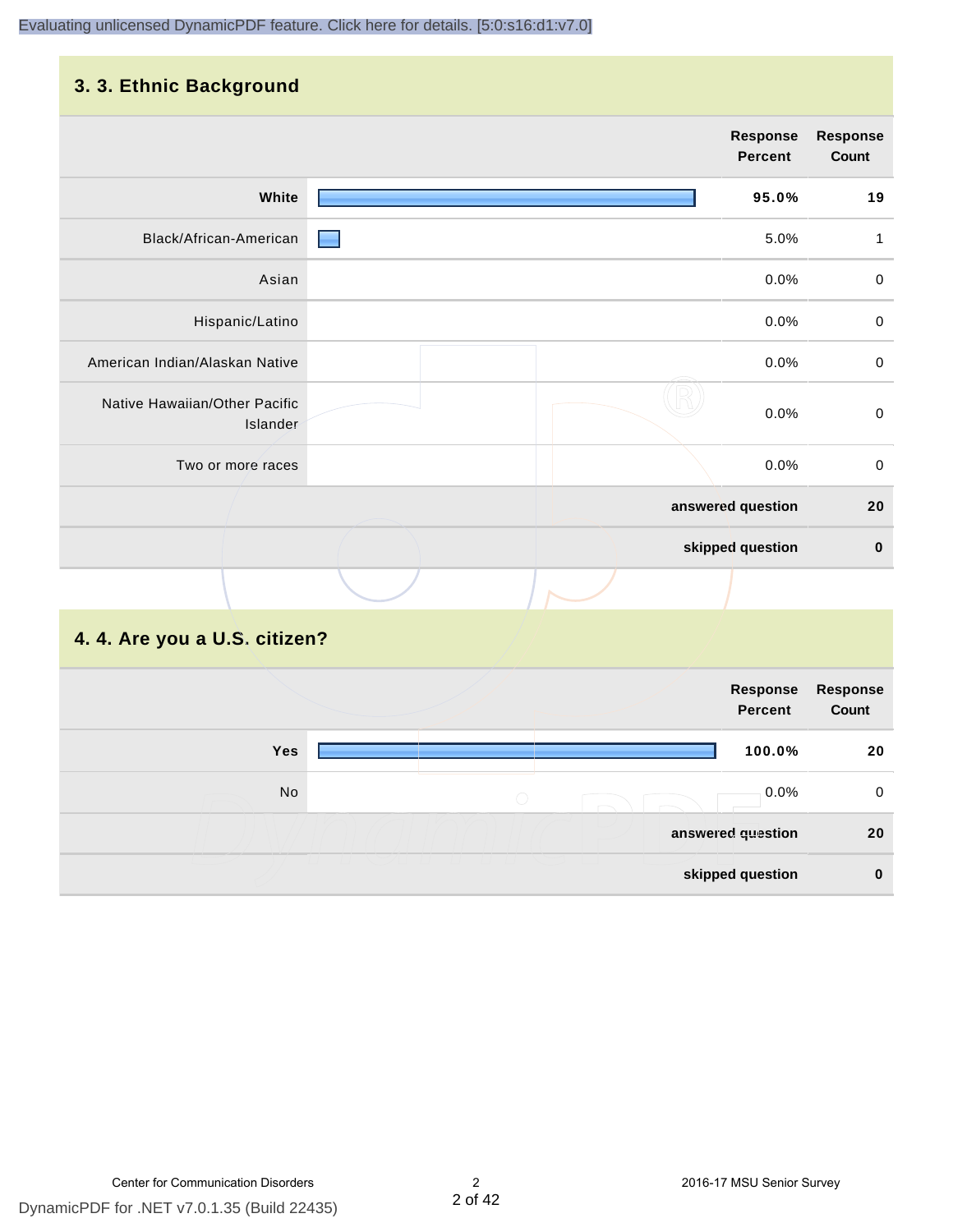# **5. 5. What is your residency classification at MSU? answered question 20 skipped question 0 Response Percent Response Count In-state 75.0% 15** Out-of-state 25.0% 5 International 0.0% 0

DynamicPDF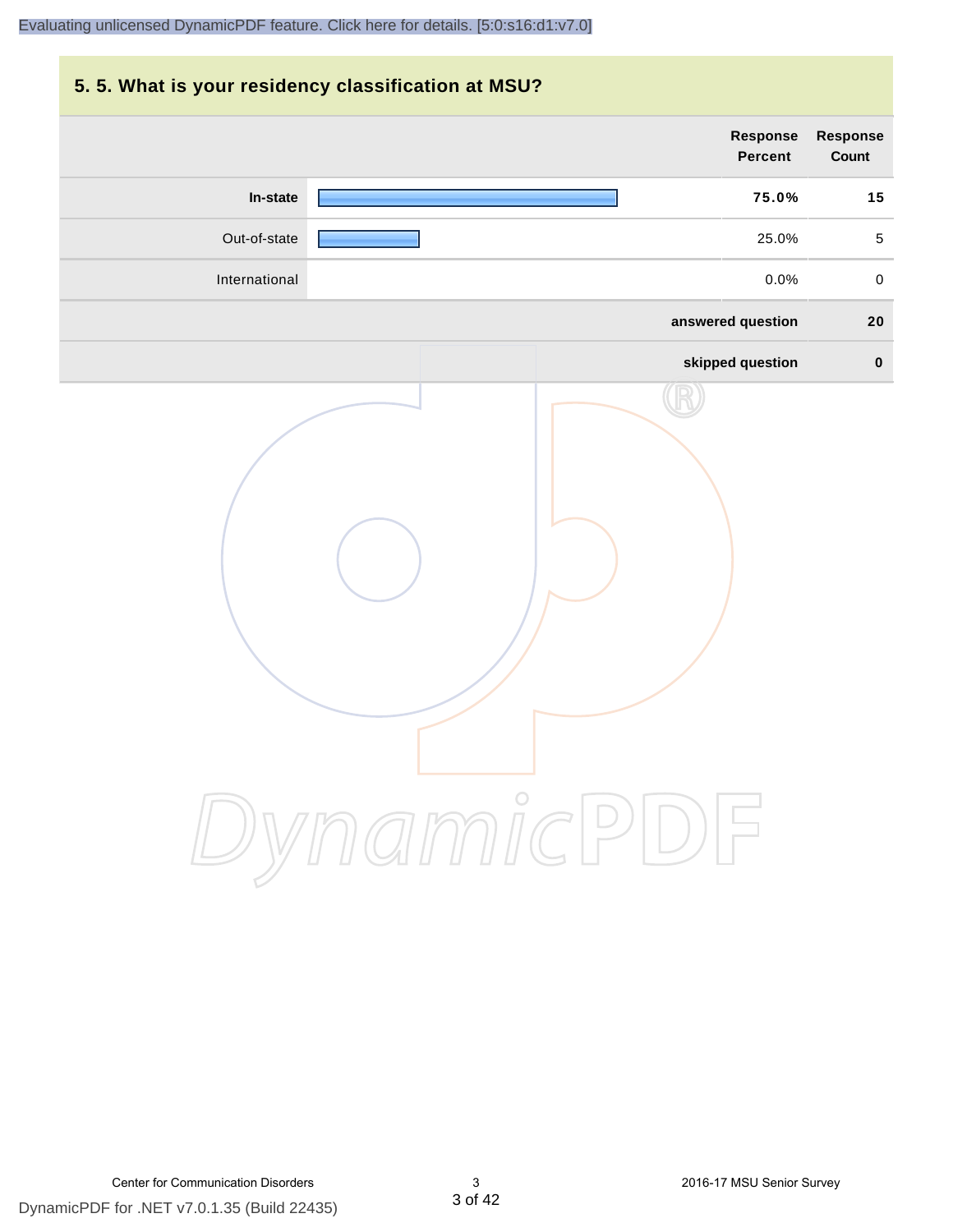| 5.5. What is your residency classification at MSU? |              |
|----------------------------------------------------|--------------|
| answered question                                  | 20           |
| skipped question                                   | $\mathbf{0}$ |

#### **6. 6. Age**

|               | Response<br>Percent | Response<br>Count |
|---------------|---------------------|-------------------|
| 24 or younger | 90.0%               | 18                |
| 25-34         | 10.0%               | $\overline{2}$    |
| $35 - 44$     | 0.0%                | $\mathbf 0$       |
| 45 or older   | 0.0%                | $\mathbf 0$       |
|               | answered question   | 20                |
|               | skipped question    | $\mathbf 0$       |
|               |                     |                   |

#### **7. 7. Has either of your parents received a bachelor's degree?**

|            | Response<br><b>Percent</b> | Response<br>Count |
|------------|----------------------------|-------------------|
| <b>Yes</b> | 63.2%                      | 12                |
| No         | 36.8%                      |                   |
|            | answered question          | 19                |
|            | skipped question           |                   |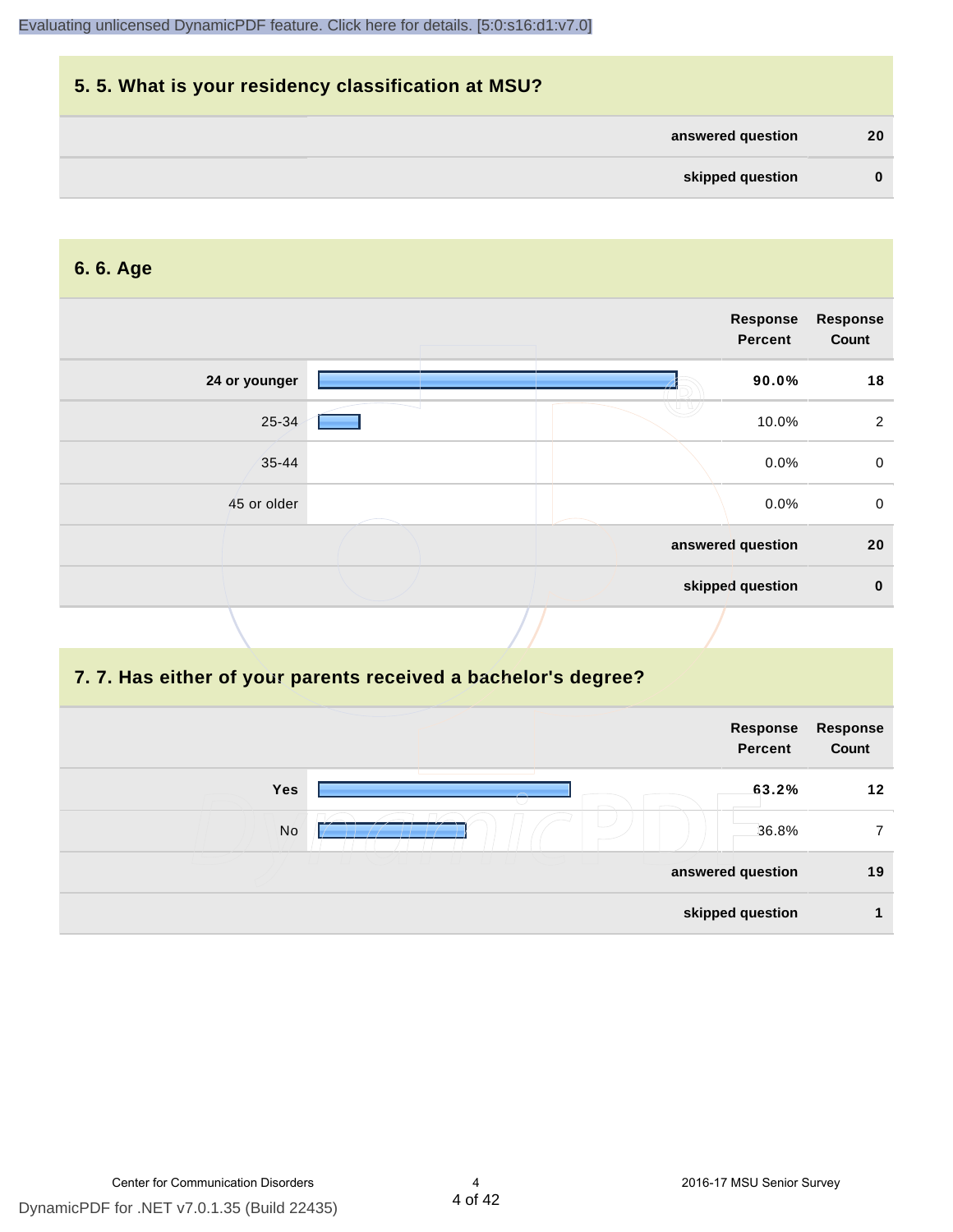#### **8. 8. Has either of your parents received a degree from MSU?**

| <b>Response</b><br>Count | Response<br>Percent |           |
|--------------------------|---------------------|-----------|
| $\overline{4}$           | 20.0%               | Yes       |
| 16                       | 80.0%               | <b>No</b> |
| 20                       | answered question   |           |
| $\bf{0}$                 | skipped question    |           |

| 9.9. What was your original entry status to MSU?    |                                   |                          |
|-----------------------------------------------------|-----------------------------------|--------------------------|
|                                                     | <b>Response</b><br><b>Percent</b> | <b>Response</b><br>Count |
| Freshman                                            | 60.0%                             | $12 \,$                  |
| Transfer from community<br>college/technical school | 30.0%                             | 6                        |
| Transfer from 4-yr institution                      | 10.0%                             | 2                        |
|                                                     | answered question                 | 20                       |
|                                                     | skipped question                  | $\bf{0}$                 |

**10. 10. How many credits were transferred?**

|             | Response<br><b>Percent</b> | <b>Response</b><br>Count |
|-------------|----------------------------|--------------------------|
| 12 or fewer | 12.5%                      | 1                        |
| 13-30       | 0.0%                       | $\mathbf 0$              |
| $31 - 60$   | 25.0%                      | 2                        |
| Over 60     | 62.5%                      | 5                        |
|             | answered question          | $\bf8$                   |
|             | skipped question           | 12                       |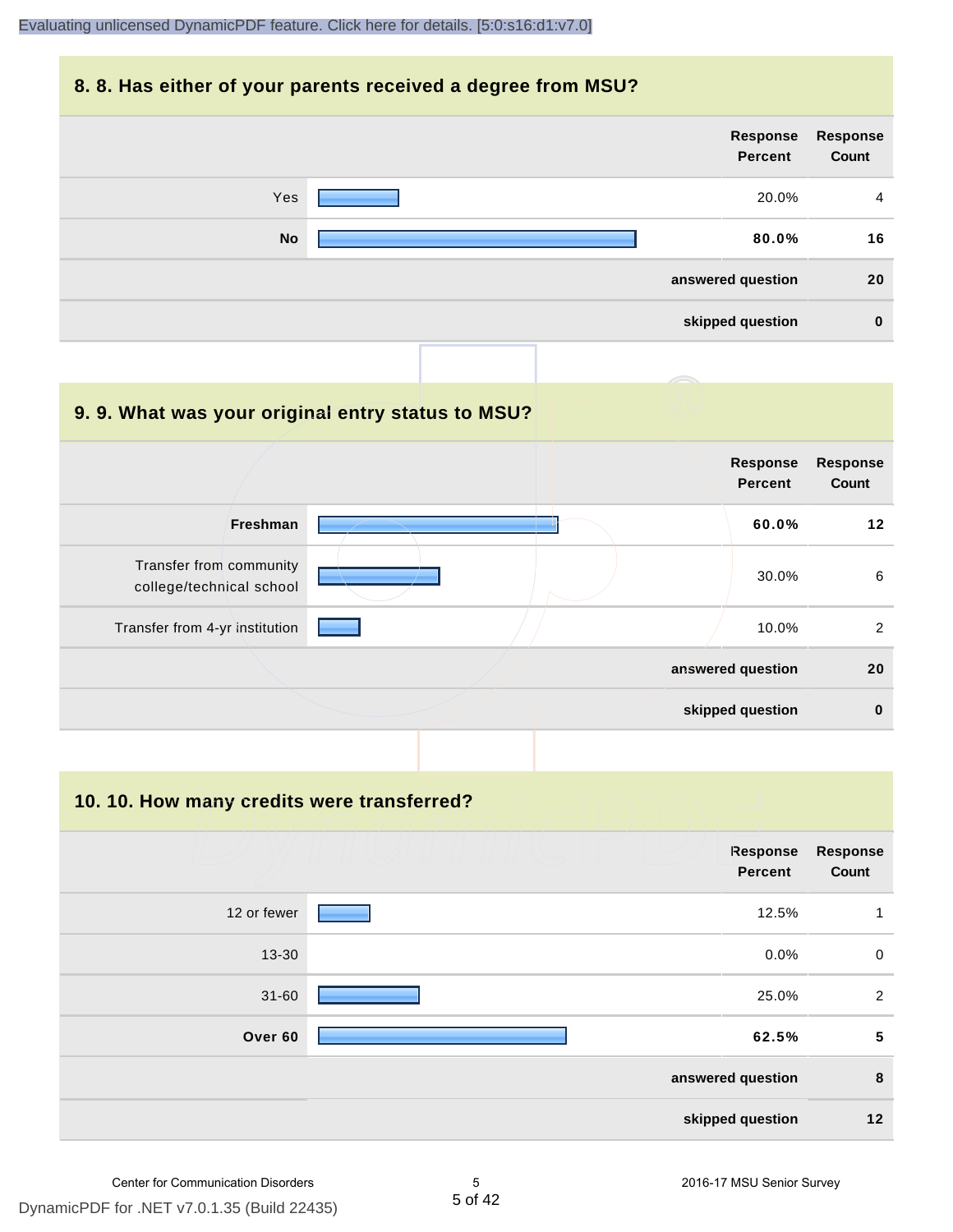## **11. 11. Approximately what percent of your University Studies (general education) classes did you take at MSU?**

|                            | <b>Response</b><br><b>Percent</b>                    | <b>Response</b><br>Count |
|----------------------------|------------------------------------------------------|--------------------------|
| Under 25%                  | 50.0%                                                | $\overline{4}$           |
| 25-49%                     | 12.5%                                                | $\mathbf{1}$             |
| 50-74%                     | 25.0%                                                | $\overline{2}$           |
| 75-100%                    | 12.5%                                                | $\mathbf{1}$             |
|                            | answered question                                    | $\bf8$                   |
|                            | skipped question                                     | $12$                     |
|                            |                                                      |                          |
|                            | 12. 12. What has been your attendance status at MSU? |                          |
|                            | <b>Response</b><br><b>Percent</b>                    | <b>Response</b><br>Count |
| <b>Primarily full-time</b> | 100.0%                                               | 20                       |
| Primarily part-time        | 0.0%                                                 | $\mathbf 0$              |
|                            | answered question                                    | 20                       |

#### **skipped question 0**

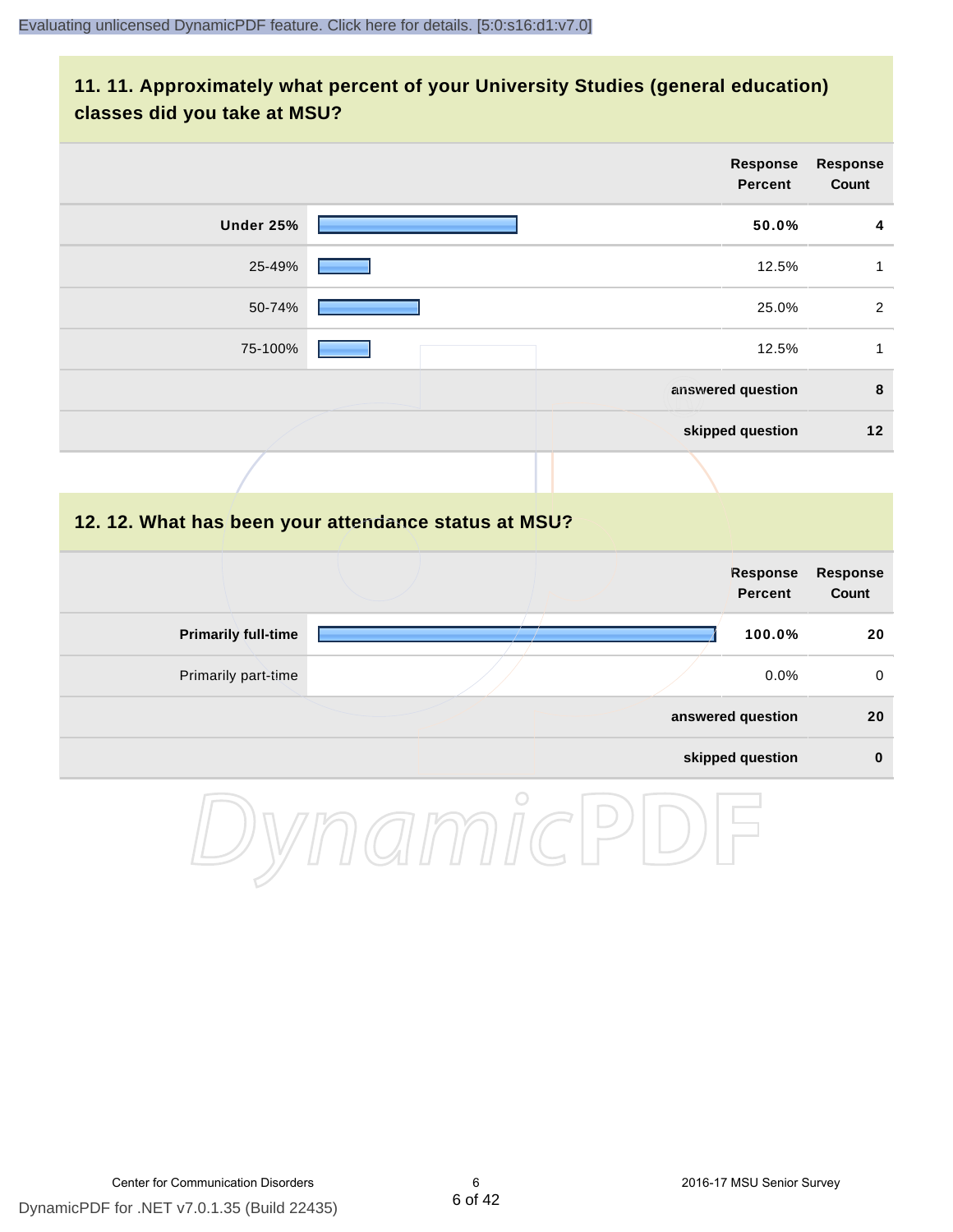#### **13. 13. In which Residential College are you a member?**

|                            | <b>Response</b><br><b>Percent</b> | Response<br><b>Count</b>  |
|----------------------------|-----------------------------------|---------------------------|
| Do not know                | 10.0%                             | $\overline{2}$            |
| <b>Clark College</b>       | 5.0%                              | 1                         |
| Elizabeth College          | 15.0%                             | $\mathfrak{S}$            |
| Franklin-Springer Colleges | 10.0%                             | $\overline{2}$            |
| <b>Hart College</b>        | 10.0%                             | $\overline{2}$            |
| <b>Hester College</b>      | 15.0%                             | $\ensuremath{\mathsf{3}}$ |
| <b>Regents College</b>     | 35.0%                             | $\overline{7}$            |
| Richmond College           | 0.0%                              | $\,0\,$                   |
| <b>White College</b>       | 0.0%                              | $\pmb{0}$                 |
|                            | answered question                 | 20                        |
|                            | skipped question                  | $\pmb{0}$                 |

DynamicPDF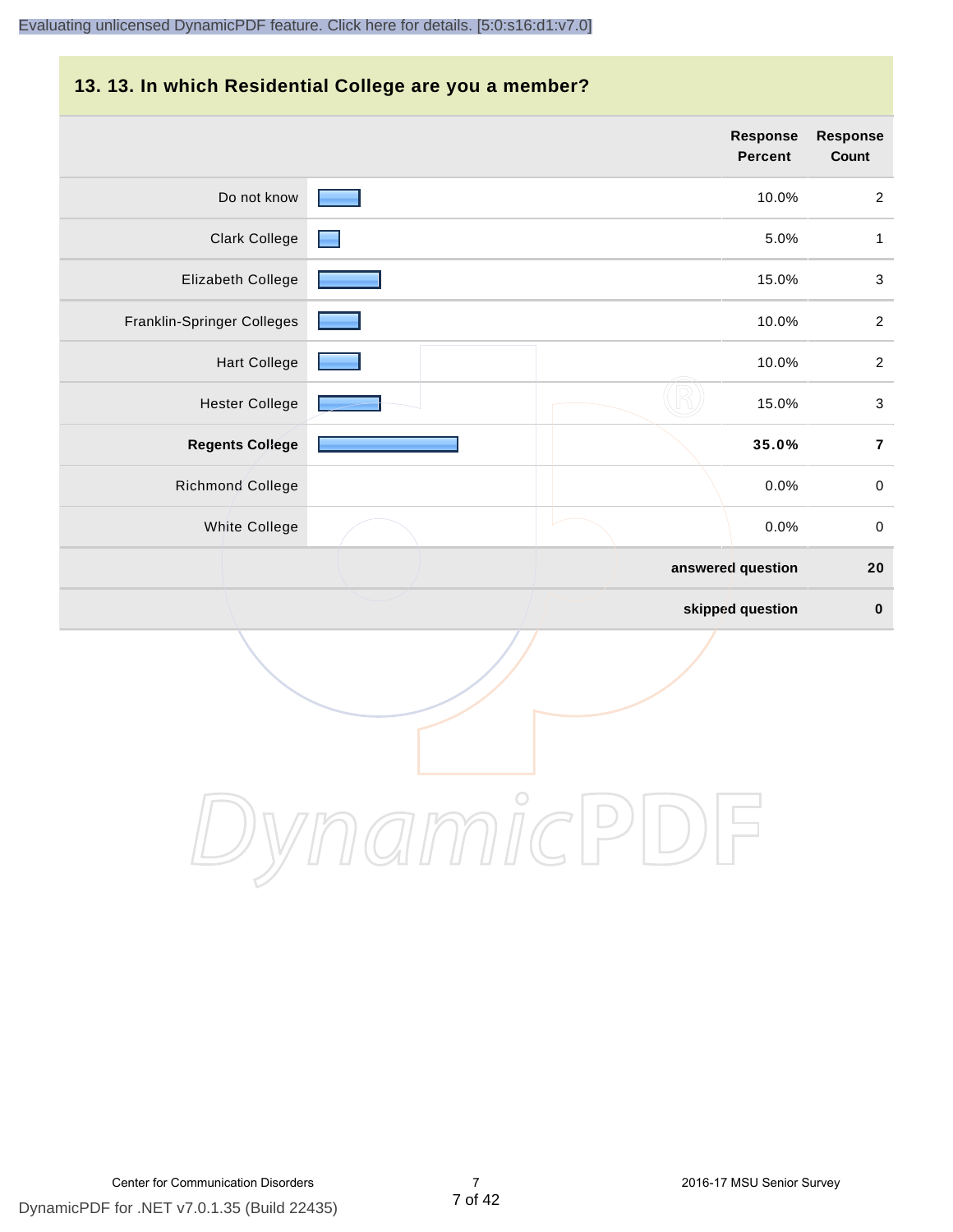# **13. 13. In which Residential College are you a member? answered question 20 skipped question 0**

# **14. 14. Have you ever received any type of Financial Aid while at MSU? (scholarships, grants, work-study, etc.)**



**15. 15. How many years will it take you to complete your degree from the point of your initial enrollment in college (including any time at a previous institution)?**

|               |            | <b>Response</b><br>Percent | <b>Response</b><br>Count |
|---------------|------------|----------------------------|--------------------------|
| Two           |            | 0.0%                       | $\mathbf 0$              |
| Three         | $\bigcirc$ | 15.0%                      | $\mathbf{3}$             |
| Four          |            | 65.0%                      | 13                       |
| Five          | ٠          | 5.0%                       | 1                        |
| Six           |            | 10.0%                      | $\overline{2}$           |
| More than six | r.         | 5.0%                       | $\mathbf{1}$             |
|               |            | answered question          | 20                       |
|               |            | skipped question           | $\bf{0}$                 |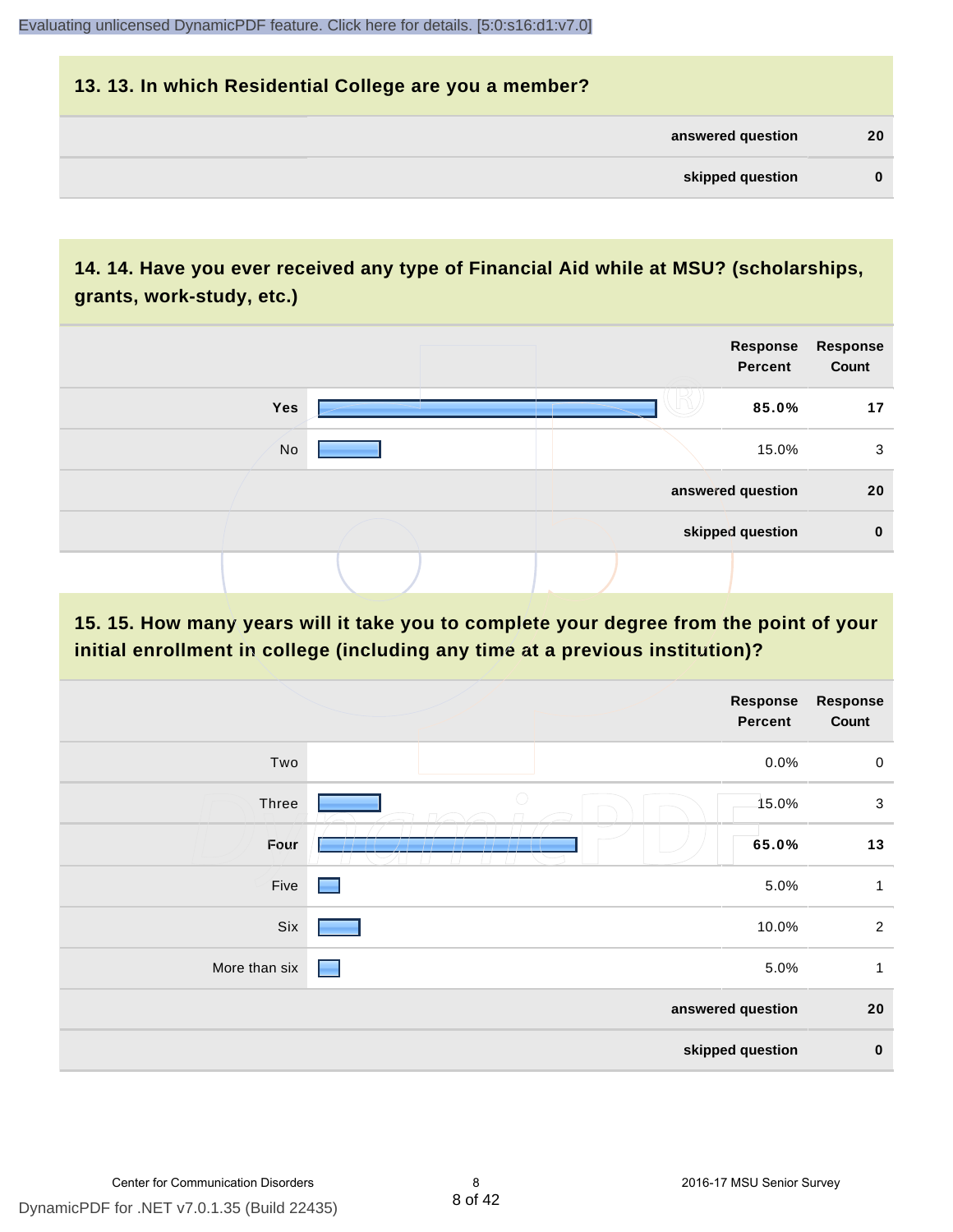#### **16. 16. In what range does your grade point average fall?**

|                | Response<br>Percent | Response<br>Count |
|----------------|---------------------|-------------------|
| Less than 2.00 | 0.0%                | $\mathsf 0$       |
| 2.00-2.50      | 0.0%                | $\pmb{0}$         |
| 2.51-3.00      | 0.0%                | $\pmb{0}$         |
| $3.01 - 3.50$  | 50.0%               | 10                |
| $3.51 - 4.00$  | 50.0%               | 10                |
|                | answered question   | ${\bf 20}$        |
|                | skipped question    | $\pmb{0}$         |
|                |                     |                   |

DynamicPDF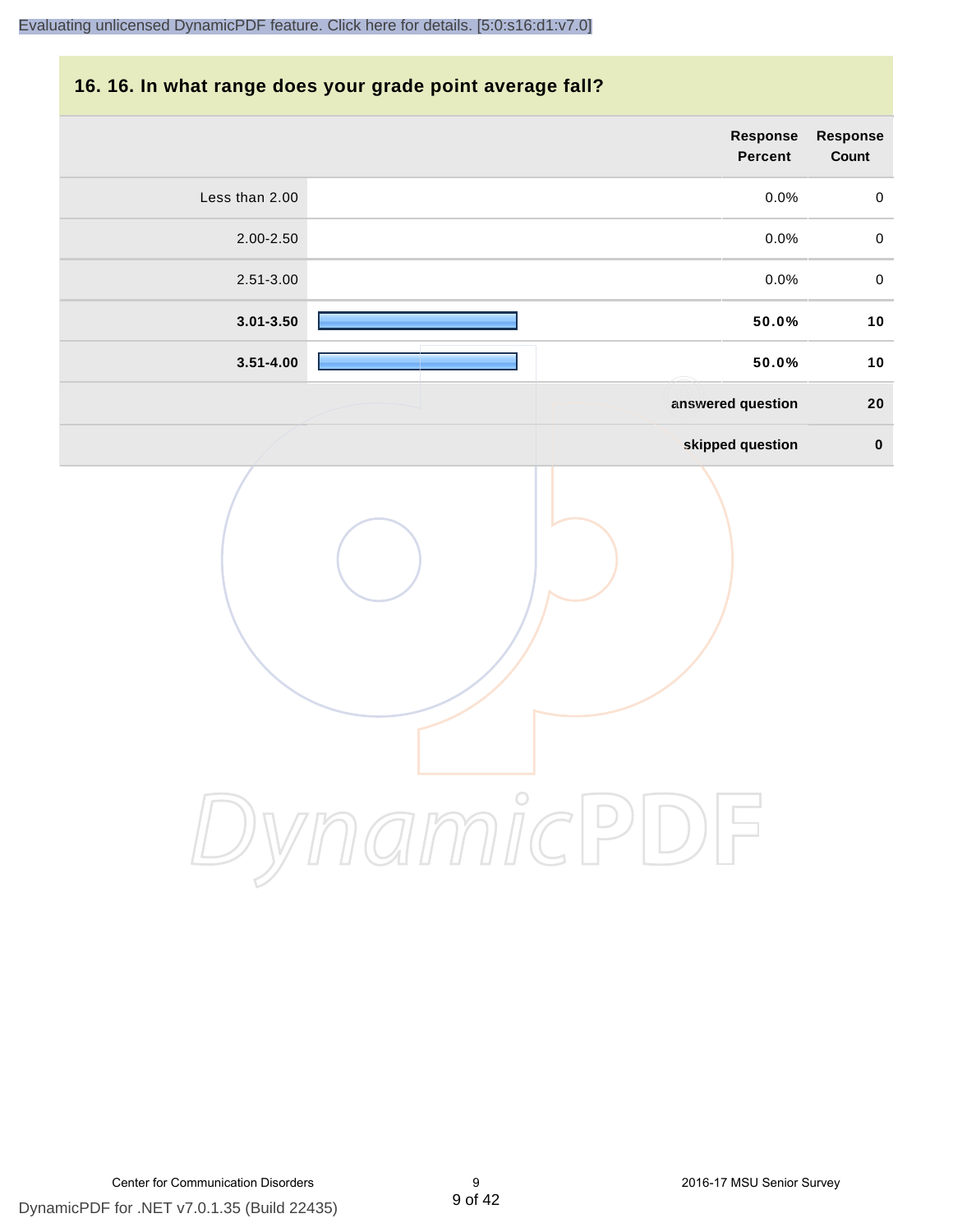|                                                          |            | <b>Response</b><br><b>Percent</b> | <b>Response</b><br><b>Count</b> |
|----------------------------------------------------------|------------|-----------------------------------|---------------------------------|
| Accounting                                               |            | 0.0%                              | $\pmb{0}$                       |
| Advertising                                              |            | 0.0%                              | $\boldsymbol{0}$                |
| Agricultural Science & Technology<br>(associate's)       |            | 0.0%                              | $\pmb{0}$                       |
| Agricultural Science (bachelor's)                        |            | 0.0%                              | $\mathbf 0$                     |
| Animal Technology/Animal-Equine                          |            | 0.0%                              | $\mathbf 0$                     |
| Animal Technology/Vet Tech,<br>Pre-Vet                   |            | 0.0%                              | $\mathbf 0$                     |
| <b>Applied Physics</b>                                   |            | 0.0%                              | $\mathbf 0$                     |
| Art                                                      |            | 0.0%                              | $\mathbf 0$                     |
| <b>Athletic Training</b>                                 |            | 0.0%                              | $\pmb{0}$                       |
| Biology                                                  |            | 0.0%                              | $\boldsymbol{0}$                |
| <b>Business Administration</b><br>(associate's)          |            | 0.0%                              | $\pmb{0}$                       |
| <b>Business Administration</b><br>(bachelor's)           | $\bigcirc$ | 0.0%                              | $\boldsymbol{0}$                |
| <b>Career &amp; Technical Education</b><br>(associate's) |            | 0.0%                              | $\mathbf 0$                     |
| <b>Career &amp; Technical Education</b><br>(bachelor's)  |            | 0.0%                              | $\pmb{0}$                       |
| Chemistry                                                |            | 0.0%                              | $\pmb{0}$                       |
| Civil Engineering Technology<br>(associate's)            |            | 0.0%                              | $\pmb{0}$                       |
|                                                          |            | answered question                 | 20                              |
|                                                          |            | skipped question                  | $\pmb{0}$                       |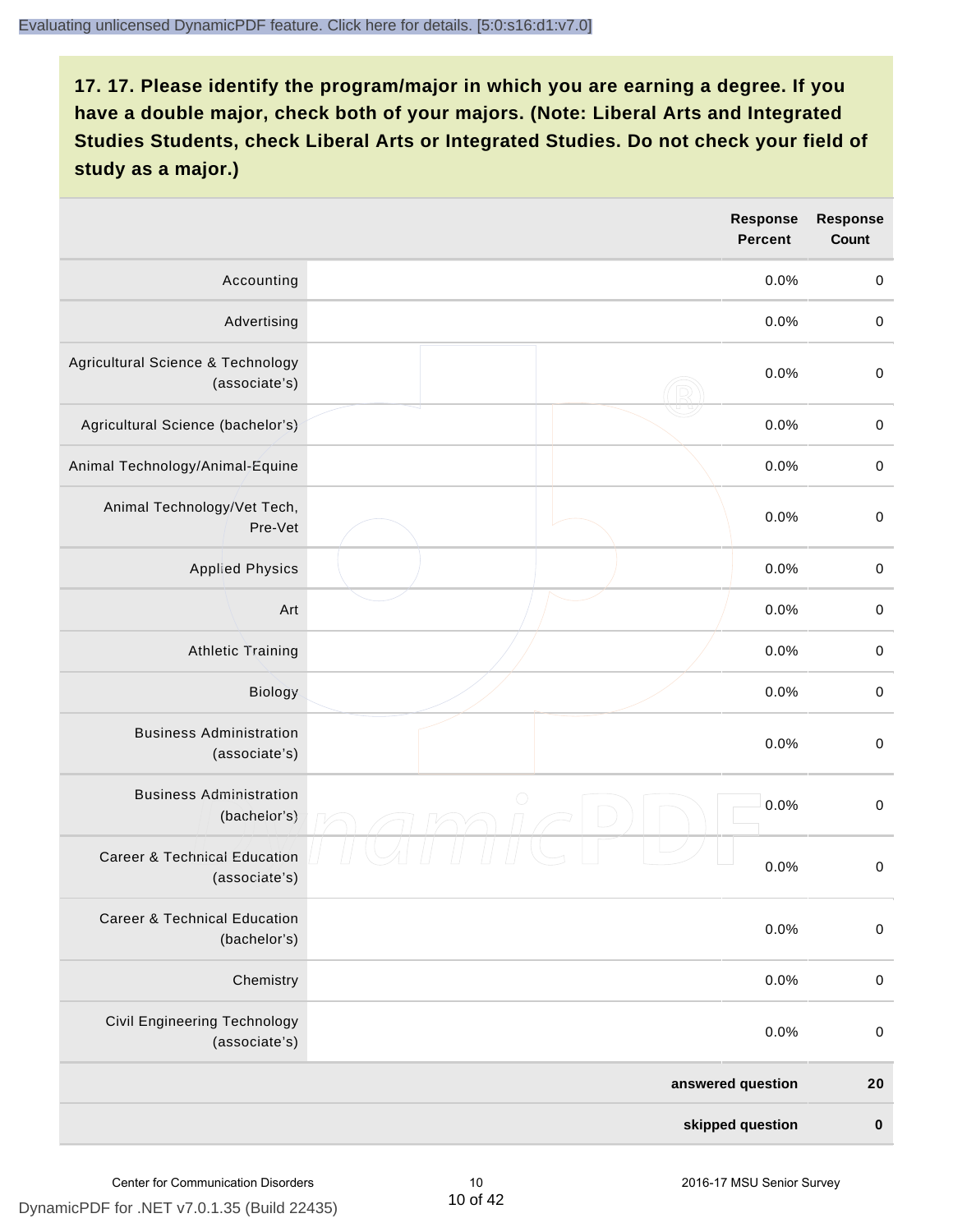| <b>Civil Engineering Technology</b><br>(bachelor's) |            | 0.0%              | $\mathbf 0$ |
|-----------------------------------------------------|------------|-------------------|-------------|
| <b>Communication Disorders</b>                      |            | 100.0%            | 20          |
| <b>Community Health</b>                             |            | 0.0%              | $\pmb{0}$   |
| <b>Computer Information Systems</b>                 |            | 0.0%              | $\pmb{0}$   |
| <b>Computer Science</b>                             |            | 0.0%              | $\pmb{0}$   |
| Creative Writing (BFA)                              |            | 0.0%              | $\mathbf 0$ |
| <b>Criminal Justice</b>                             |            | 0.0%              | $\mathbf 0$ |
| Economics                                           |            | 0.0%              | $\mathbf 0$ |
| <b>Electromechanical Engineering</b><br>Technology  |            | 0.0%              | $\mathbf 0$ |
| <b>Elementary School Education</b>                  |            | 0.0%              | $\mathbf 0$ |
| <b>Engineering Graphics &amp; Design</b>            |            | 0.0%              | $\,0\,$     |
| <b>Engineering Physics</b>                          |            | 0.0%              | $\mathbf 0$ |
| English                                             |            | 0.0%              | $\mathbf 0$ |
| English Education (TESOL)                           | $\bigcirc$ | 0.0%              | $\pmb{0}$   |
| <b>Exercise Science</b>                             |            | 0.0%              | $\pmb{0}$   |
| Finance                                             |            | 0.0%              | $\,0\,$     |
| French                                              |            | 0.0%              | $\pmb{0}$   |
| General Studies (associate's)                       |            | 0.0%              | $\mathbf 0$ |
| Geosciences                                         |            | 0.0%              | $\mathbf 0$ |
| German                                              |            | 0.0%              | $\pmb{0}$   |
|                                                     |            | answered question | 20          |
|                                                     |            | skipped question  | $\pmb{0}$   |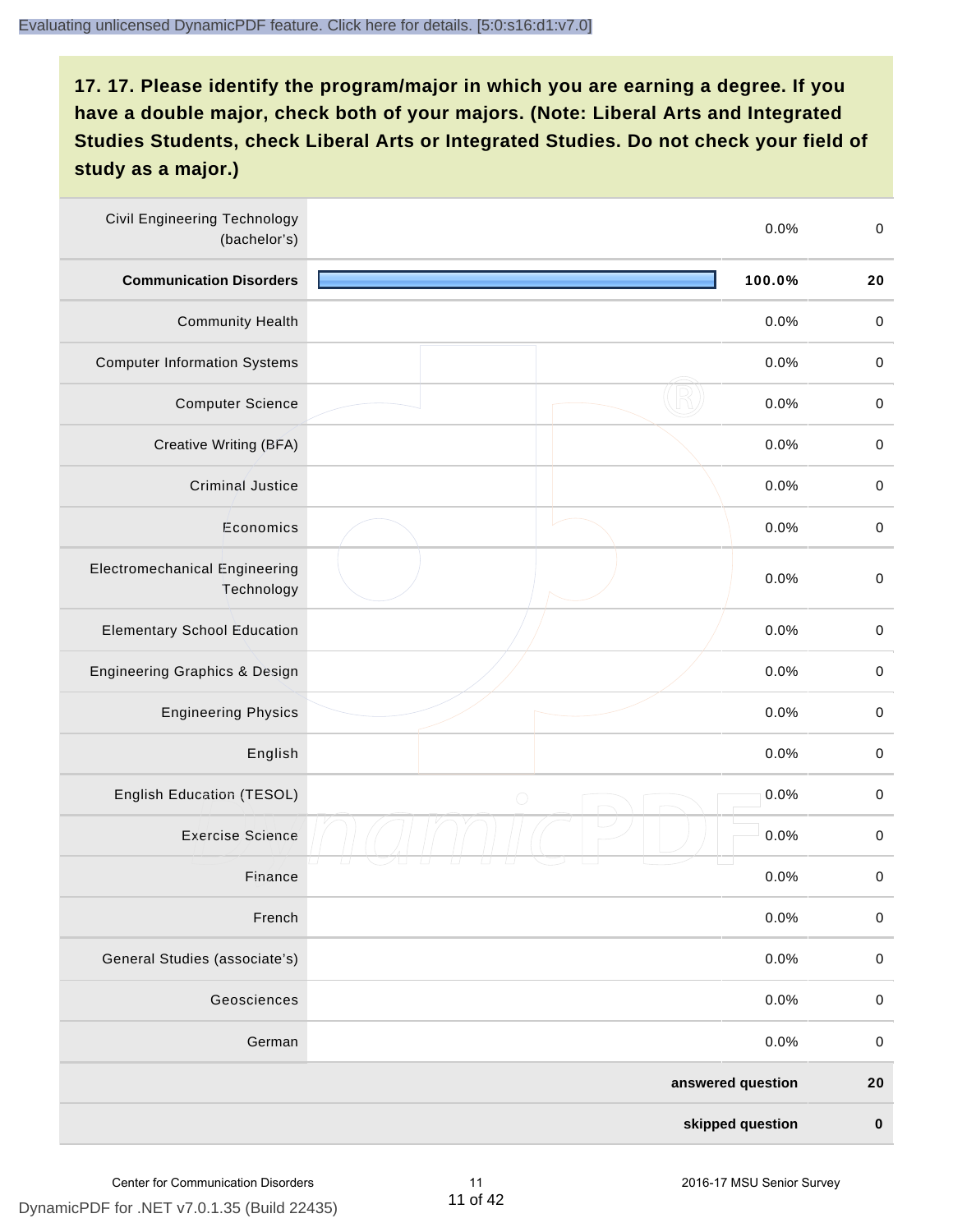| <b>Graphic Communications Media</b>            |                   | 0.0%             | $\,0\,$     |
|------------------------------------------------|-------------------|------------------|-------------|
| Health & Physical Education                    |                   | 0.0%             | $\mathbf 0$ |
| <b>Health Information Administration</b>       |                   | 0.0%             | $\mathbf 0$ |
| History                                        |                   | 0.0%             | $\pmb{0}$   |
| <b>Industrial Technology</b><br>(associate's)  |                   | 0.0%             | $\mathbf 0$ |
| Integrated Studies (BIS)                       |                   | 0.0%             | $\mathbf 0$ |
| Interdisciplinary Early Childhood<br>Education |                   | 0.0%             | $\mathbf 0$ |
| <b>Interior Design</b>                         |                   | 0.0%             | $\pmb{0}$   |
| <b>International Business</b>                  |                   | 0.0%             | $\mathbf 0$ |
| <b>International Studies</b>                   |                   | 0.0%             | $\,0\,$     |
| Japanese                                       |                   | 0.0%             | $\pmb{0}$   |
| Journalism                                     |                   | 0.0%             | $\pmb{0}$   |
| Learning & Behavior Disorders                  |                   | 0.0%             | $\pmb{0}$   |
| <b>Liberal Arts</b>                            | $\bigcirc$        | 0.0%             | $\mathbf 0$ |
| Logistics & Supply Chain<br>Management         |                   | 0.0%             | $\pmb{0}$   |
| Management                                     |                   | 0.0%             | $\pmb{0}$   |
| <b>Manufacturing Technology</b>                |                   | 0.0%             | $\mathbf 0$ |
| Marketing                                      |                   | 0.0%             | $\mathbf 0$ |
| Mathematics                                    |                   | 0.0%             | $\,0\,$     |
|                                                | answered question |                  | $20\,$      |
|                                                |                   | skipped question | $\pmb{0}$   |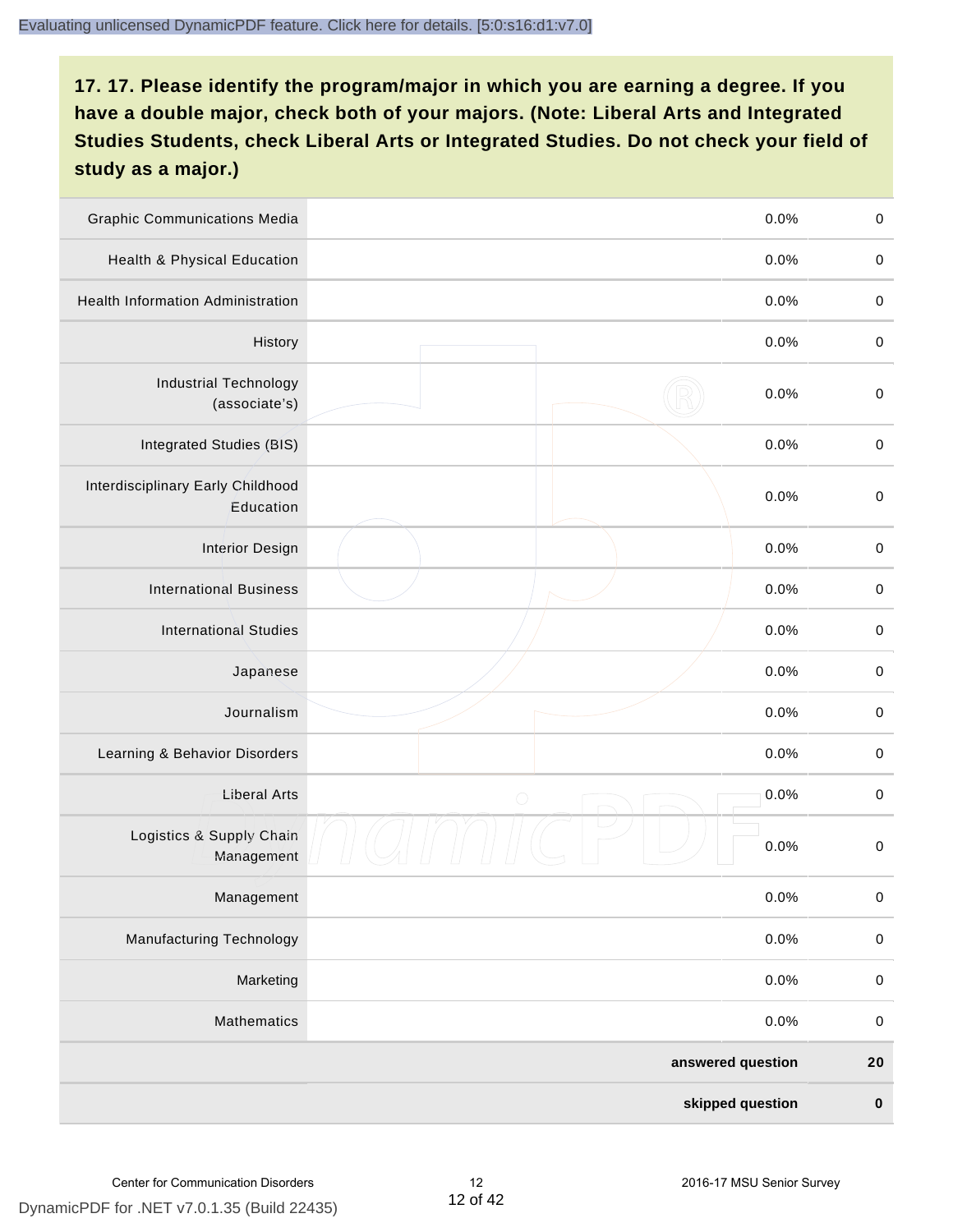| Middle School Education                   | 0.0%               | $\,0\,$     |
|-------------------------------------------|--------------------|-------------|
| Music                                     | 0.0%               | $\pmb{0}$   |
| <b>Music Business</b>                     | 0.0%               | $\mathbf 0$ |
| Nonprofit Leadership Studies              | 0.0%               | $\pmb{0}$   |
| Nursing                                   | 0.0%               | $\pmb{0}$   |
| Nursing/RN to BSN                         | 0.0%               | $\,0\,$     |
| Nutrition, Dietetics, & Food Mgmt         | 0.0%               | $\pmb{0}$   |
| Occupational Safety and Health            | 0.0%               | $\mathbf 0$ |
| Organizational Communication              | 0.0%               | $\pmb{0}$   |
| Philosophy                                | 0.0%               | $\pmb{0}$   |
| Physics                                   | 0.0%               | $\,0\,$     |
| <b>Political Science</b>                  | 0.0%               | $\mathbf 0$ |
| Psychology                                | 0.0%               | $\mathbf 0$ |
| <b>Public Administration</b>              | 0.0%               | $\pmb{0}$   |
| <b>Public Relations</b>                   | 0.0%<br>$\bigcirc$ | $\pmb{0}$   |
| <b>Recreation &amp; Leisure Services</b>  | 0.0%               | $\pmb{0}$   |
| Social Work                               | 0.0%               | $\pmb{0}$   |
| Sociology                                 | 0.0%               | $\mathbf 0$ |
| Spanish                                   | 0.0%               | $\mathbf 0$ |
| <b>Telecommunications Systems</b><br>Mgmt | 0.0%               | $\mathbf 0$ |
|                                           | answered question  | ${\bf 20}$  |
|                                           | skipped question   | $\pmb{0}$   |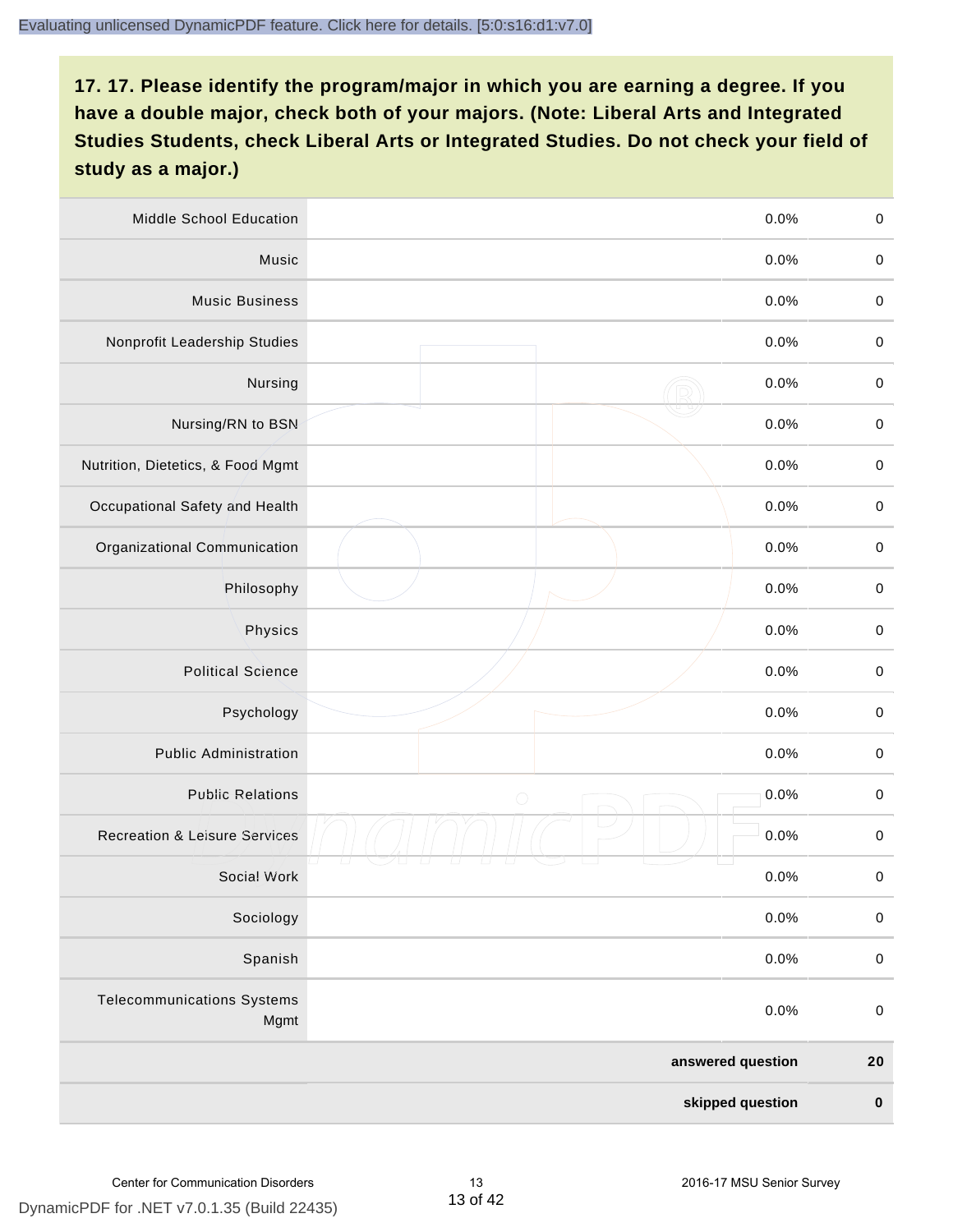| 0  | $0.0\%$           | <b>Television Production</b>    |
|----|-------------------|---------------------------------|
| 0  | $0.0\%$           | Theatre                         |
| 0  | $0.0\%$           | Wildlife & Conservation Biology |
| 20 | answered question |                                 |
| 0  | skipped question  |                                 |
|    | マッ                |                                 |

#### **18. 20. What is the highest degree you eventually hope to receive?**

|               |  | Response<br>Percent | <b>Response</b><br>Count |
|---------------|--|---------------------|--------------------------|
| Associate     |  | 0.0%                | $\mathbf 0$              |
| Baccalaureate |  | 5.0%                | 1                        |
| Graduate      |  | 90.0%               | 18                       |
| Professional  |  | 5.0%                | 1                        |
|               |  | answered question   | 20                       |
|               |  | skipped question    | $\pmb{0}$                |
|               |  |                     |                          |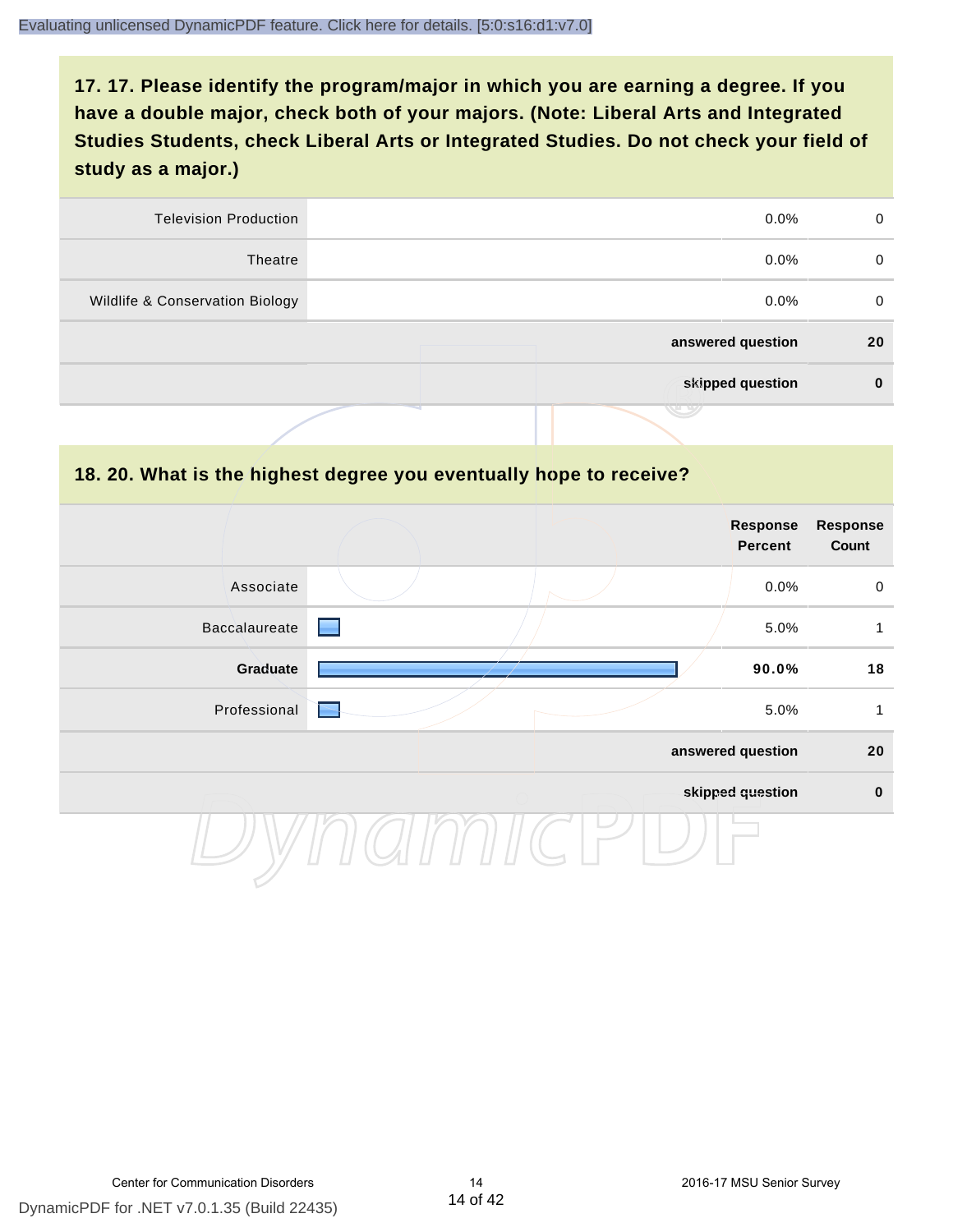# **19. 21. Which best describes your situation? Response Response Percent Count Did not change major/area 75.0% 15** Did not initially declare major/area  $0.0\%$  0.0% 0.0% Changed major/area **25.0%** 5 **answered question 20 skipped question 0** DynamicPDF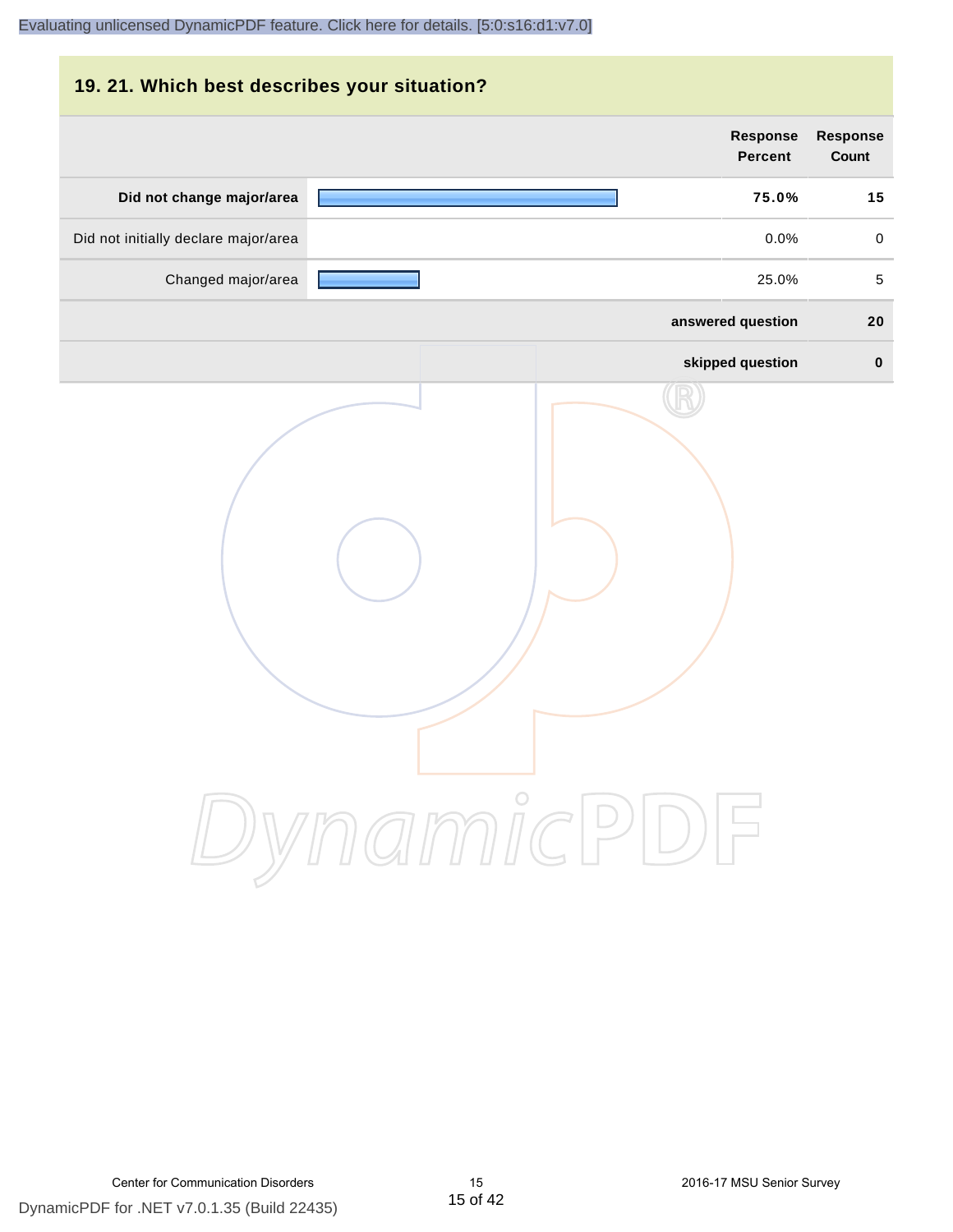# **19. 21. Which best describes your situation? answered question 20 skipped question 0**

# **20. 22. While school was in session during the past year, how many hours per week, on average, did you work for pay?**

|                    |  | Response<br>Percent | <b>Response</b><br>Count |
|--------------------|--|---------------------|--------------------------|
| Did not work       |  | 10.0%               | $\overline{2}$           |
| Worked 1-10 hrs    |  | 20.0%               | $\overline{4}$           |
| Worked 11-20 hrs   |  | 25.0%               | 5                        |
| Worked 21-30 hrs   |  | 30.0%               | $\bf 6$                  |
| Worked 31-40 hrs   |  | 15.0%               | $\mathbf{3}$             |
| Worked over 40 hrs |  | 0.0%                | $\mathbf 0$              |
|                    |  | answered question   | 20                       |
|                    |  | skipped question    | $\mathbf 0$              |

**21. 23. For the most part, were classes offered at times convenient to you?**

|            | Response<br>Percent | Response<br>Count |
|------------|---------------------|-------------------|
| <b>Yes</b> | 100.0%              | 20                |
| No         | $0.0\%$             | 0                 |
|            | answered question   | 20                |
|            | skipped question    | $\bf{0}$          |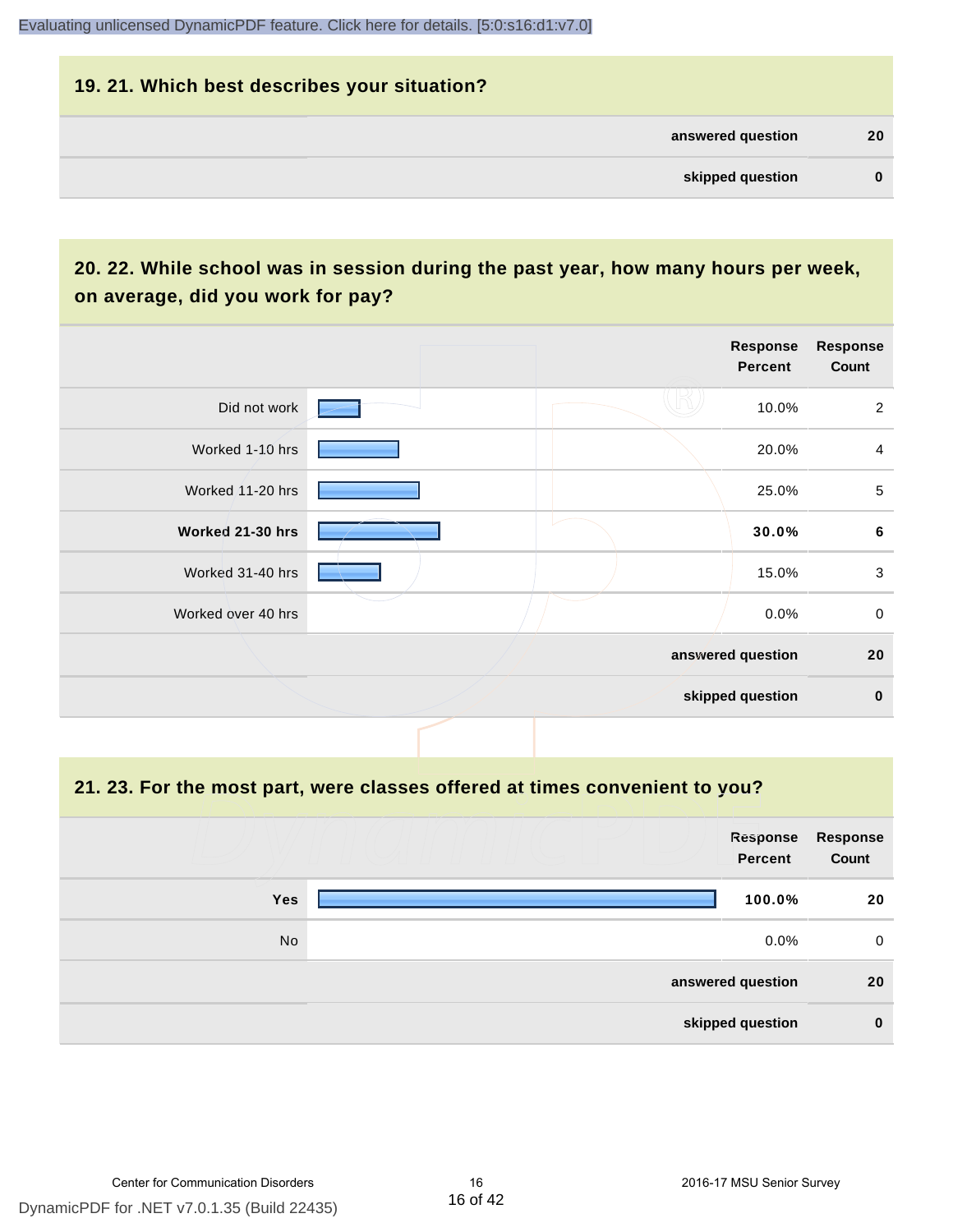#### **22. 24. What time would you have preferred?**

|                | Response<br>Percent | <b>Response</b><br>Count |
|----------------|---------------------|--------------------------|
| Late afternoon | 0.0%                | $\mathbf 0$              |
| Evening        | 0.0%                | $\pmb{0}$                |
| Weekend        | 0.0%                | $\pmb{0}$                |
| During the day | 0.0%                | $\pmb{0}$                |
| Online         | 0.0%                | $\mathbf 0$              |
|                | answered question   | $\pmb{0}$                |
|                | skipped question    | 20                       |
|                |                     |                          |

# **23. 25. Which best describes the location where you completed the majority of your courses?**

|                        |            | <b>Response</b><br><b>Percent</b> | <b>Response</b><br>Count |
|------------------------|------------|-----------------------------------|--------------------------|
| <b>Murray</b>          |            | 100.0%                            | 20                       |
| Paducah                |            | 0.0%                              | $\mathbf 0$              |
| Ft. Campbell           |            | 0.0%                              | $\pmb{0}$                |
| Madisonville           | $\bigcirc$ | 0.0%                              | $\mathbf 0$              |
| Hopkinsville           |            | 0.0%                              | $\pmb{0}$                |
| Henderson              |            | 0.0%                              | $\mathbf 0$              |
| Online                 |            | 0.0%                              | $\pmb{0}$                |
| Other (please specify) |            | 0.0%                              | $\mathbf 0$              |
|                        |            | answered question                 | 20                       |
|                        |            | skipped question                  | $\pmb{0}$                |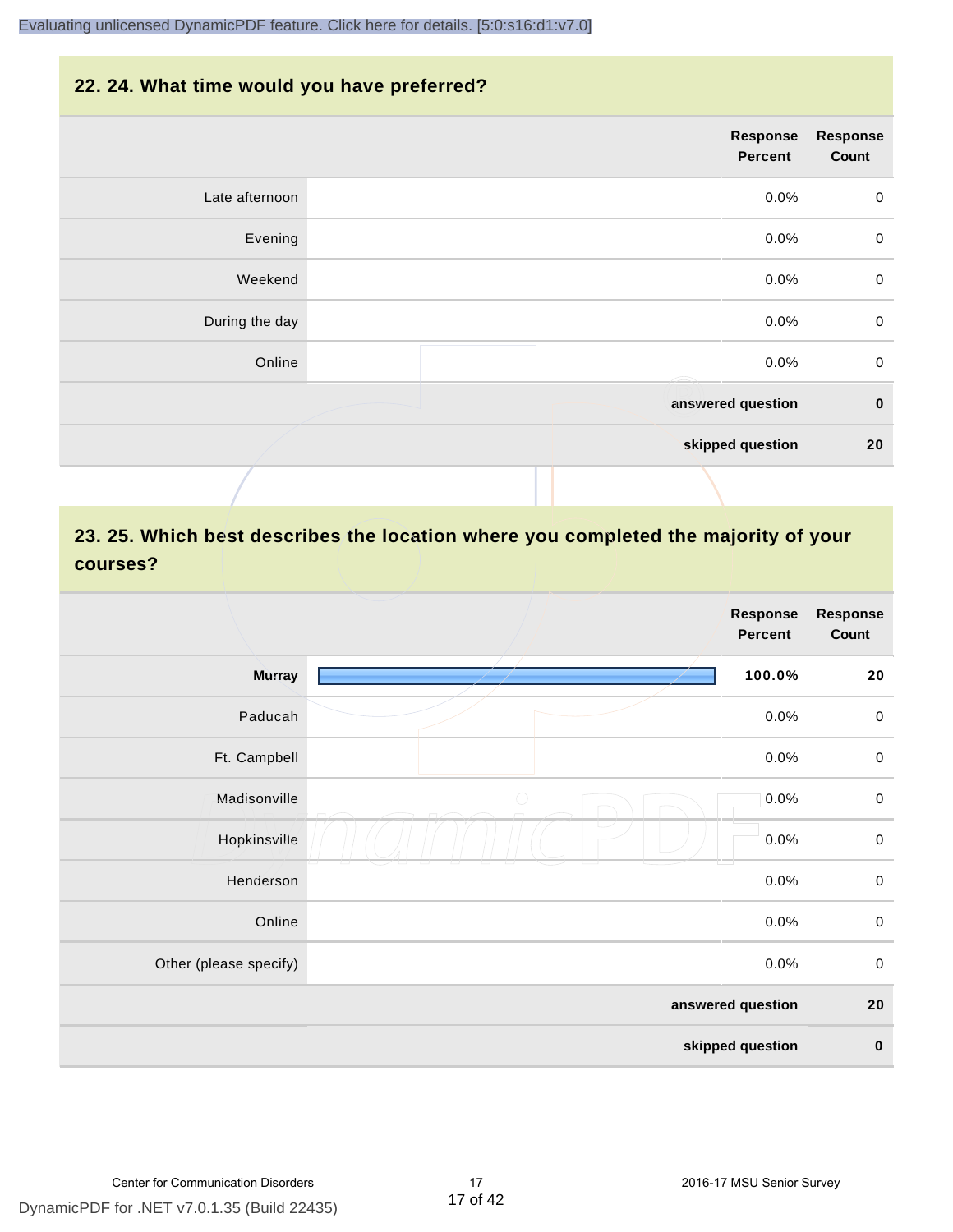#### **24. 26. Did you take any online courses while at Murray State?**

| <b>Response</b><br>Count | Response<br>Percent |            |  |
|--------------------------|---------------------|------------|--|
| 18                       | 90.0%               | <b>Yes</b> |  |
| 2                        | 10.0%               | No         |  |
| 20                       | answered question   |            |  |
| $\bf{0}$                 | skipped question    |            |  |
|                          |                     |            |  |

# **25. 27. Did it take you an extra semester or more to complete degree requirements at Murray State?**

| Response<br>Count | Response<br>Percent |         |            |  |
|-------------------|---------------------|---------|------------|--|
| $\overline{4}$    | 20.0%               |         | Yes        |  |
| 16                | 80.0%               |         | ${\sf No}$ |  |
| $20\,$            | answered question   |         |            |  |
| $\pmb{0}$         | skipped question    |         |            |  |
|                   |                     | $\circ$ |            |  |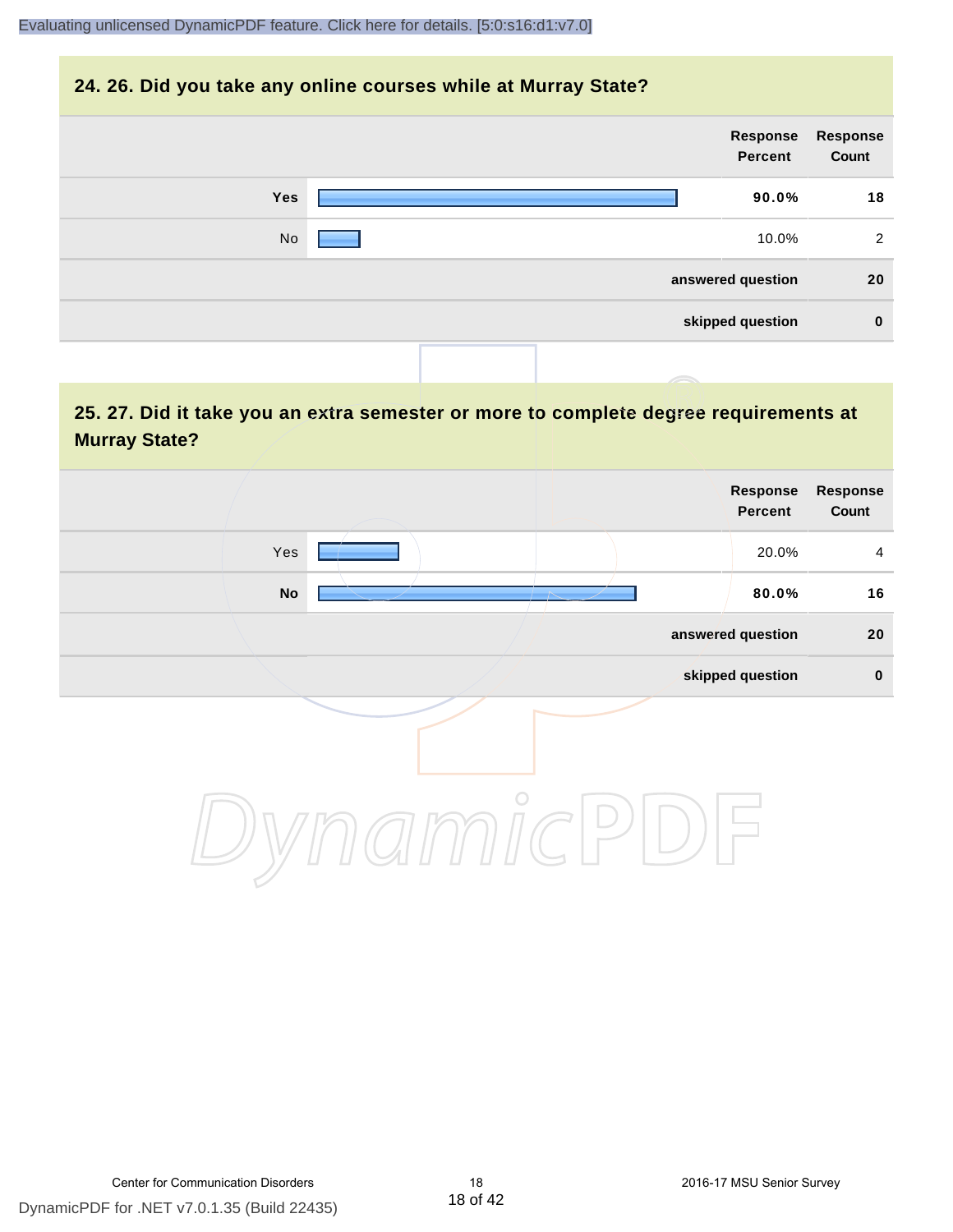#### **26. 28. Why did it take you an extra semester or more?**

|                                                                 | <b>Response</b><br><b>Percent</b> | <b>Response</b><br>Count |
|-----------------------------------------------------------------|-----------------------------------|--------------------------|
| Work obligation limited my<br>enrollment.                       | 0.0%                              | $\pmb{0}$                |
| Family obligations limited my<br>enrollment.                    | 0.0%                              | $\pmb{0}$                |
| Tuition and other costs of<br>attendance limited my enrollment. | 0.0%                              | $\pmb{0}$                |
| A decision to change majors<br>added to my requirements.        | 75.0%                             | $\mathbf{3}$             |
| A required course or courses were<br>not offered.               | 0.0%                              | $\mathbf 0$              |
| Credits were lost transferring to<br>Murray State.              | 0.0%                              | $\mathbf 0$              |
| Other (please specify)                                          | 25.0%                             | $\mathbf{1}$             |
|                                                                 | answered question                 | 4                        |
|                                                                 | skipped question                  | 16                       |
|                                                                 |                                   |                          |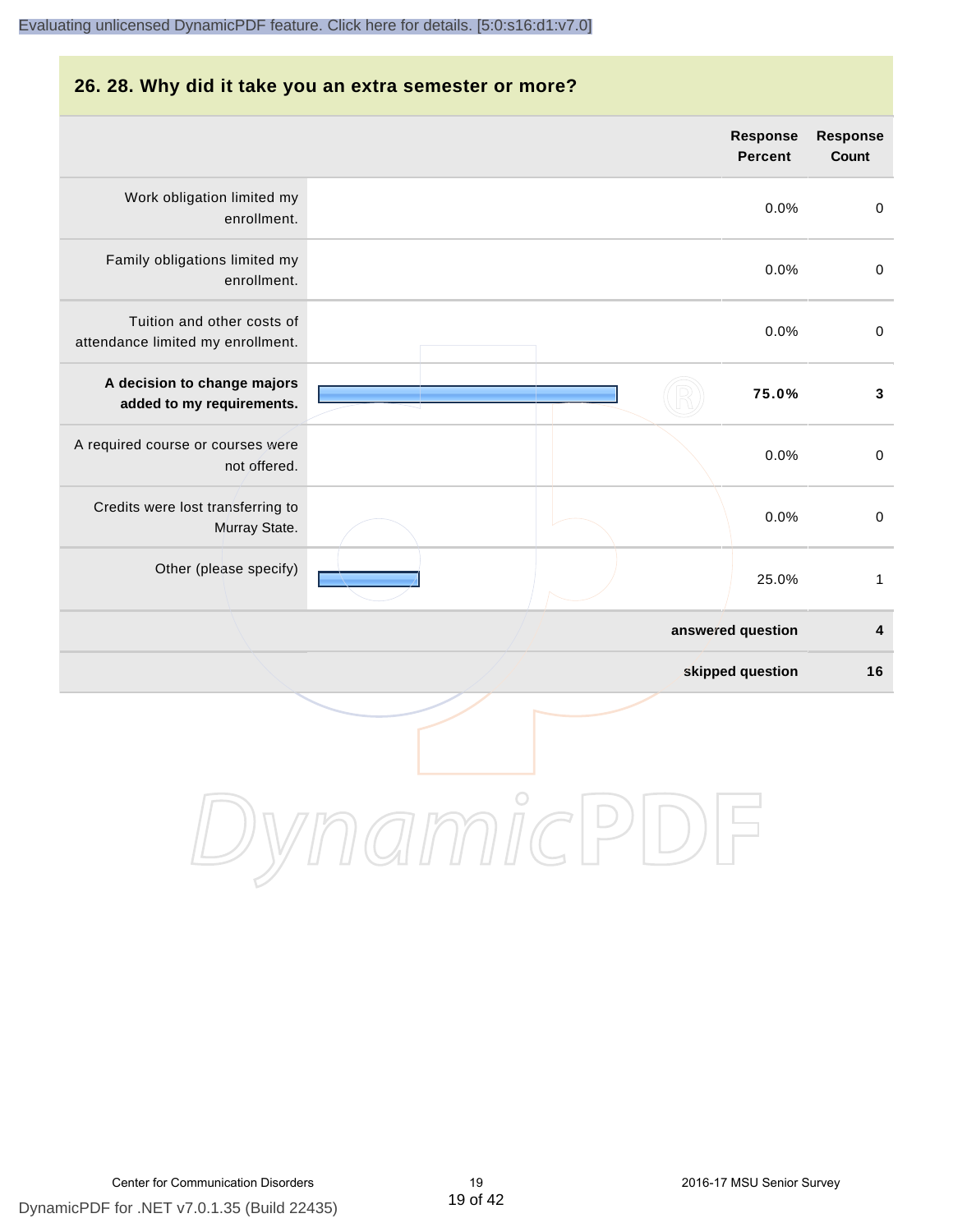

## **27. 29. Did you have trouble getting any course(s) you needed while at Murray State?**

|                                                                            |  |  | <b>Response</b><br><b>Percent</b> | <b>Response</b><br>Count |
|----------------------------------------------------------------------------|--|--|-----------------------------------|--------------------------|
| Yes                                                                        |  |  | 10.0%                             | 2                        |
| <b>No</b>                                                                  |  |  | 90.0%                             | 18                       |
|                                                                            |  |  | answered question                 | 20                       |
|                                                                            |  |  | skipped question                  | $\mathbf 0$              |
|                                                                            |  |  |                                   |                          |
| 28. 30. Why did you have trouble getting the course?                       |  |  |                                   |                          |
|                                                                            |  |  | Response<br><b>Percent</b>        | Response<br>Count        |
| The course was not offered the<br>semester I needed it.                    |  |  | 50.0%                             | $\mathbf{1}$             |
| The course was not offered at<br>hours convenient to my work<br>schedule.  |  |  | 0.0%                              | $\pmb{0}$                |
| The course was not offered at<br>hours suitable for my school<br>schedule. |  |  | 50.0%                             | $\mathbf{1}$             |
| All course sections were closed.                                           |  |  | 0.0%                              | $\mathbf 0$              |
| I was unaware of the prerequisites<br>for the course.                      |  |  | 0.0%                              | $\boldsymbol{0}$         |
|                                                                            |  |  | answered question                 | $\overline{2}$           |
|                                                                            |  |  | skipped question                  | 18                       |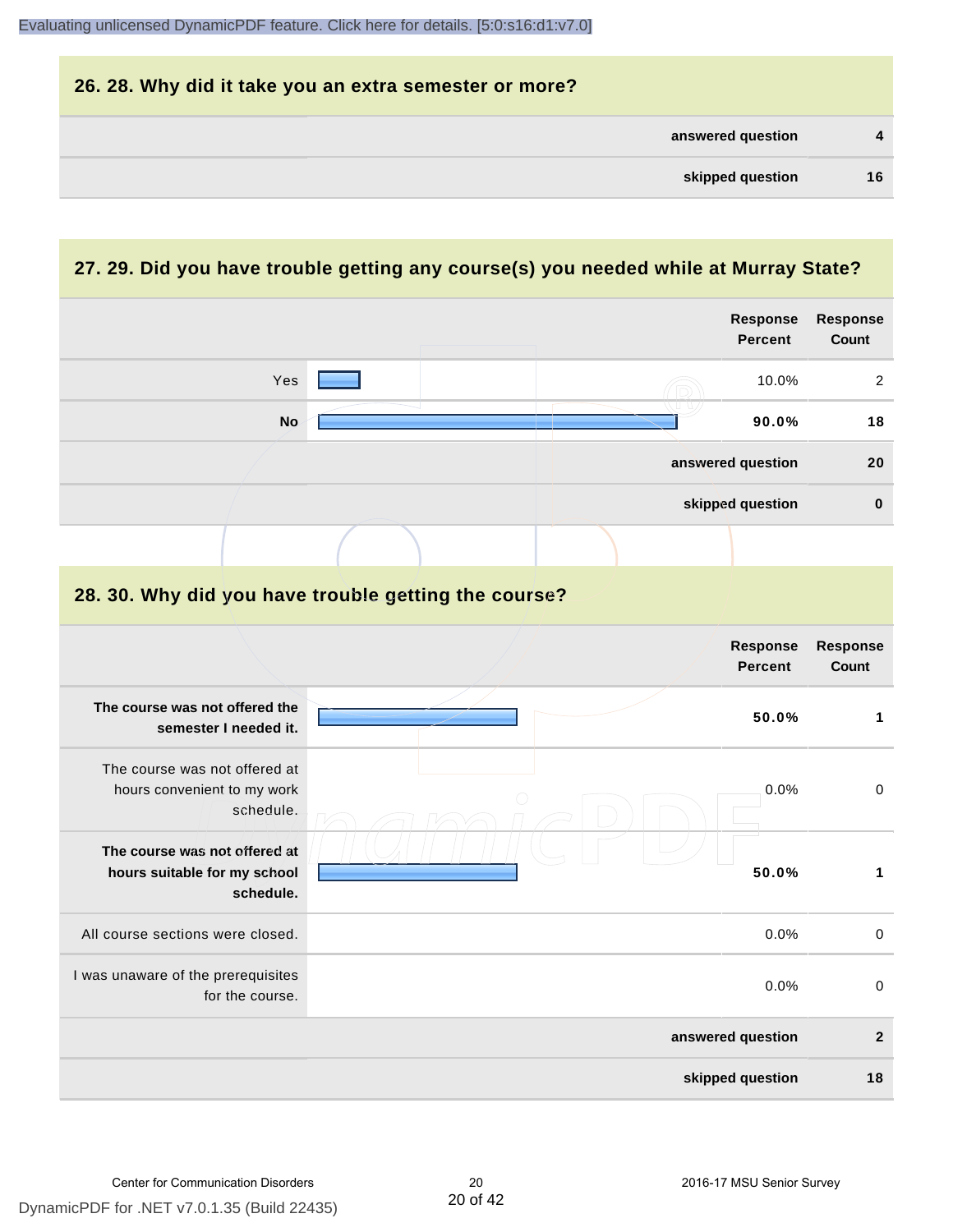# **29. 31. Which statement best describes your experience with off-campus coop/internship?**

|                                    | <b>Response</b><br><b>Percent</b> | <b>Response</b><br>Count |          |
|------------------------------------|-----------------------------------|--------------------------|----------|
| Cannot judge; I did not have one.  |                                   | 80.0%                    | 16       |
| My experience was very valuable.   |                                   | 0.0%                     | 0        |
| My experience was valuable.        |                                   | 15.0%                    | 3        |
| My experience was of little value. | a ser                             | 5.0%                     | 1        |
| My experience was of no value.     |                                   | $0.0\%$                  | 0        |
|                                    | answered question                 |                          | 20       |
|                                    | skipped question                  |                          | $\bf{0}$ |
|                                    |                                   |                          |          |

# **30. 32. Which statement best describes your experience with on-campus facultydirected research, scholarly, or creative project?**

|                                    | <b>Response</b><br><b>Percent</b> | <b>Response</b><br>Count |
|------------------------------------|-----------------------------------|--------------------------|
| Cannot judge; I did not have one.  | 60.0%                             | 12                       |
| My experience was very valuable.   | 20.0%                             | $\overline{4}$           |
| My experience was valuable.        | 20.0%                             | $\overline{4}$           |
| My experience was of little value. | 0.0%                              | 0                        |
| My experience was of no value.     | 0.0%                              | 0                        |
|                                    | answered question                 | 20                       |
|                                    | skipped question                  | $\bf{0}$                 |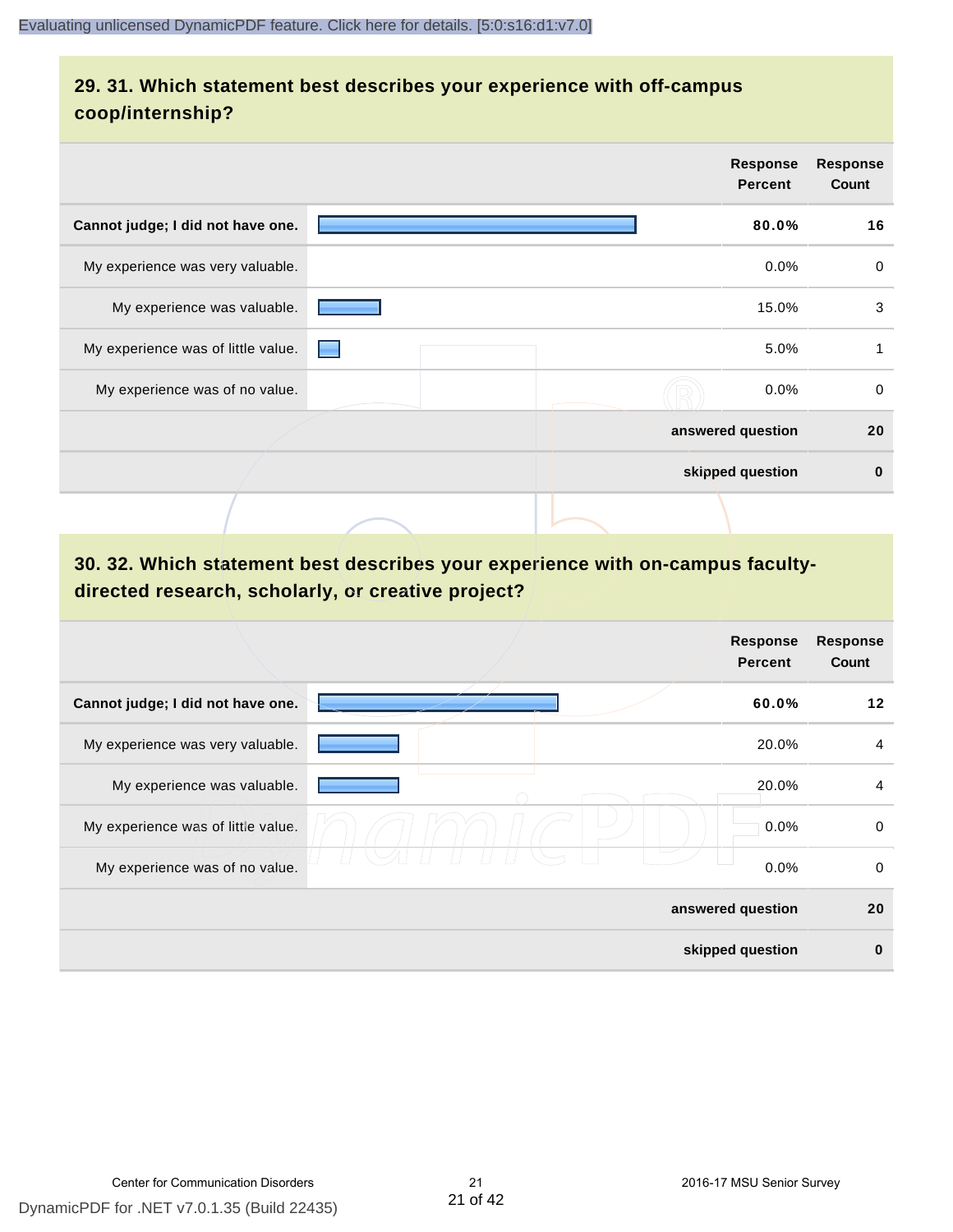# **31. 33. Which statement best describes your experience with academic advising in your major/area?**

|                                                          | <b>Response</b><br><b>Percent</b>                                       | Response<br>Count |
|----------------------------------------------------------|-------------------------------------------------------------------------|-------------------|
| Cannot judge; I did not make use<br>of the opportunity.  | 0.0%                                                                    | $\pmb{0}$         |
| I was satisfied with information my<br>adviser provided. | 95.0%                                                                   | 19                |
| Advice was inaccurate,<br>incomplete, or misleading.     | 5.0%                                                                    | $\mathbf{1}$      |
| My adviser was not available.                            | 0.0%                                                                    | $\pmb{0}$         |
|                                                          | answered question                                                       | 20                |
|                                                          | skipped question                                                        | $\pmb{0}$         |
|                                                          | amicl<br>$\left( \begin{array}{c} \end{array} \right)$<br>$\frac{1}{2}$ |                   |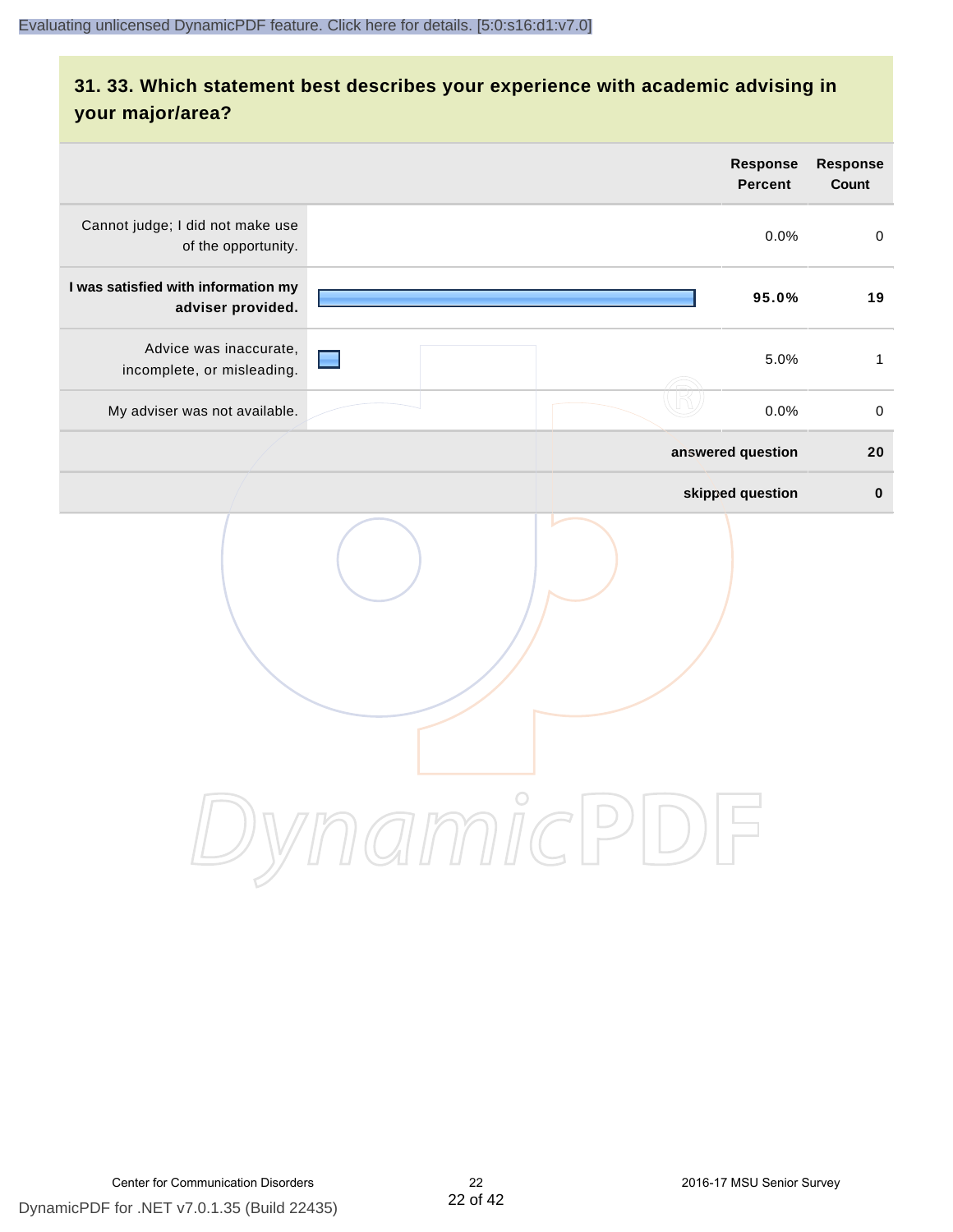# **31. 33. Which statement best describes your experience with academic advising in your major/area?**

| answered question | 20       |
|-------------------|----------|
| skipped question  | $\bf{0}$ |

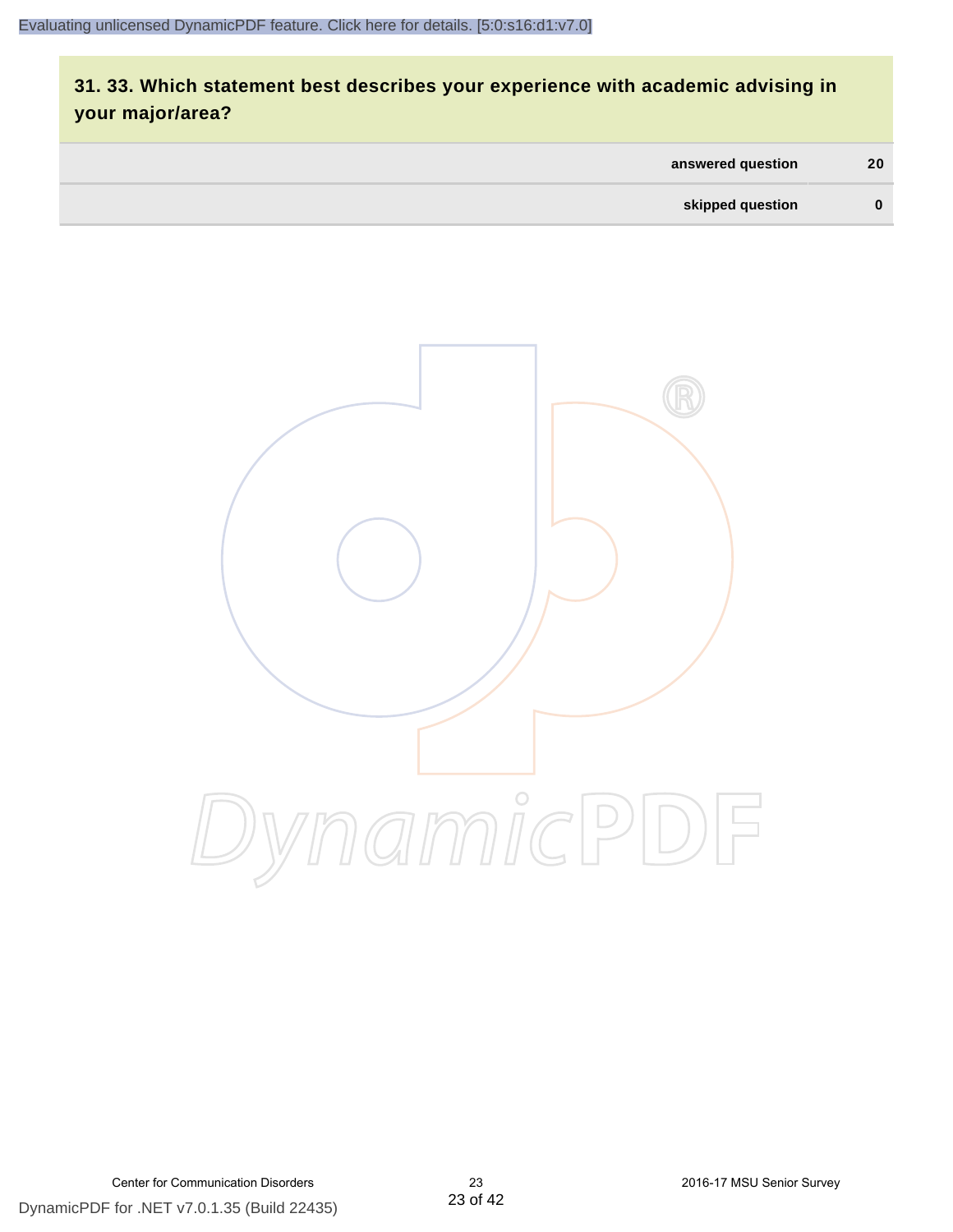# **32. Questions 34-48 For each of these items, indicate the extent to which you were satisfied.**

|                                                                                                                                                       | <b>Very</b><br>satisfied | <b>Satisfied</b> | <b>Dissatisfied</b> | <b>Very</b><br>dissatisfied | Rating<br>Average | Rating<br>Count |
|-------------------------------------------------------------------------------------------------------------------------------------------------------|--------------------------|------------------|---------------------|-----------------------------|-------------------|-----------------|
| 34. Class size relative to type of<br>course                                                                                                          | $35.0\%$ (7)             | 60.0% (12)       | $5.0\%$ (1)         | $0.0\%$ (0)                 | 3.30              | 20              |
| 35. Out-of-class availability of<br>faculty                                                                                                           | $35.0\%$ (7)             | 55.0% (11)       | $10.0\%$ (2)        | $0.0\%$ (0)                 | 3.25              | 20              |
| 36. Effectiveness of your high<br>school preparation for college work                                                                                 | $15.0\%$ (3)             | 60.0% (12)       | $15.0\%$ (3)        | $10.0\%$ (2)                | 2.80              | 20              |
| 37. Fairness of faculty in their<br>treatment of individual students                                                                                  | $30.0\%$ (6)             | 60.0% (12)       | $5.0\%$ (1)         | $5.0\%$ (1)                 | 3.15              | 20              |
| 38. Overall quality of instruction at<br><b>Murray State</b>                                                                                          | $30.0\%$ (6)             | 65.0% (13)       | $0.0\%$ (0)         | $5.0\%$ (1)                 | 3.20              | 20              |
| 39. Quality of instruction in<br><b>University Studies (General</b><br>Education) courses                                                             | $10.0\%$ (2)             | 65.0% (13)       | 25.0% (5)           | $0.0\%$ (0)                 | 2.85              | 20              |
| 40. Quality of instruction in your<br>major                                                                                                           | 50.0% (10)               | 35.0% (7)        | $10.0\%$ (2)        | $5.0\%$ (1)                 | 3.30              | 20              |
| 41. Clarity of program objectives in<br>your major                                                                                                    | 50.0% (10)               | $40.0\%$ (8)     | $5.0\%$ (1)         | $5.0\%$ (1)                 | 3.35              | 20              |
| 42. Intellectual challenge of the<br>academic program                                                                                                 | 70.0% (14)               | 25.0% (5)        | $0.0\%$ (0)         | $5.0\%$ (1)                 | 3.60              | 20              |
| 43. Encouragement and<br>information from your major<br>department for employment after<br>graduation                                                 | 55.0% (11)               | $30.0\%$ (6)     | $10.0\%$ (2)        | $5.0\%$ (1)                 | 3.35              | 20              |
| 44. Availability of opportunities to<br>engage in a faculty-mentored<br>research, scholarly, or creative<br>project in your area of<br>study/interest | $20.0\%$ (4)             | 50.0% (10)       | 25.0% (5)           | $5.0\%$ (1)                 | 2.85              | 20              |
| 45. Library hours                                                                                                                                     | $25.0\%$ (5)             | 70.0% (14)       | $0.0\%$ (0)         | $5.0\%$ (1)                 | 3.15              | 20              |
| answered question                                                                                                                                     |                          |                  |                     |                             |                   |                 |
|                                                                                                                                                       |                          |                  |                     |                             | skipped question  | $\bf{0}$        |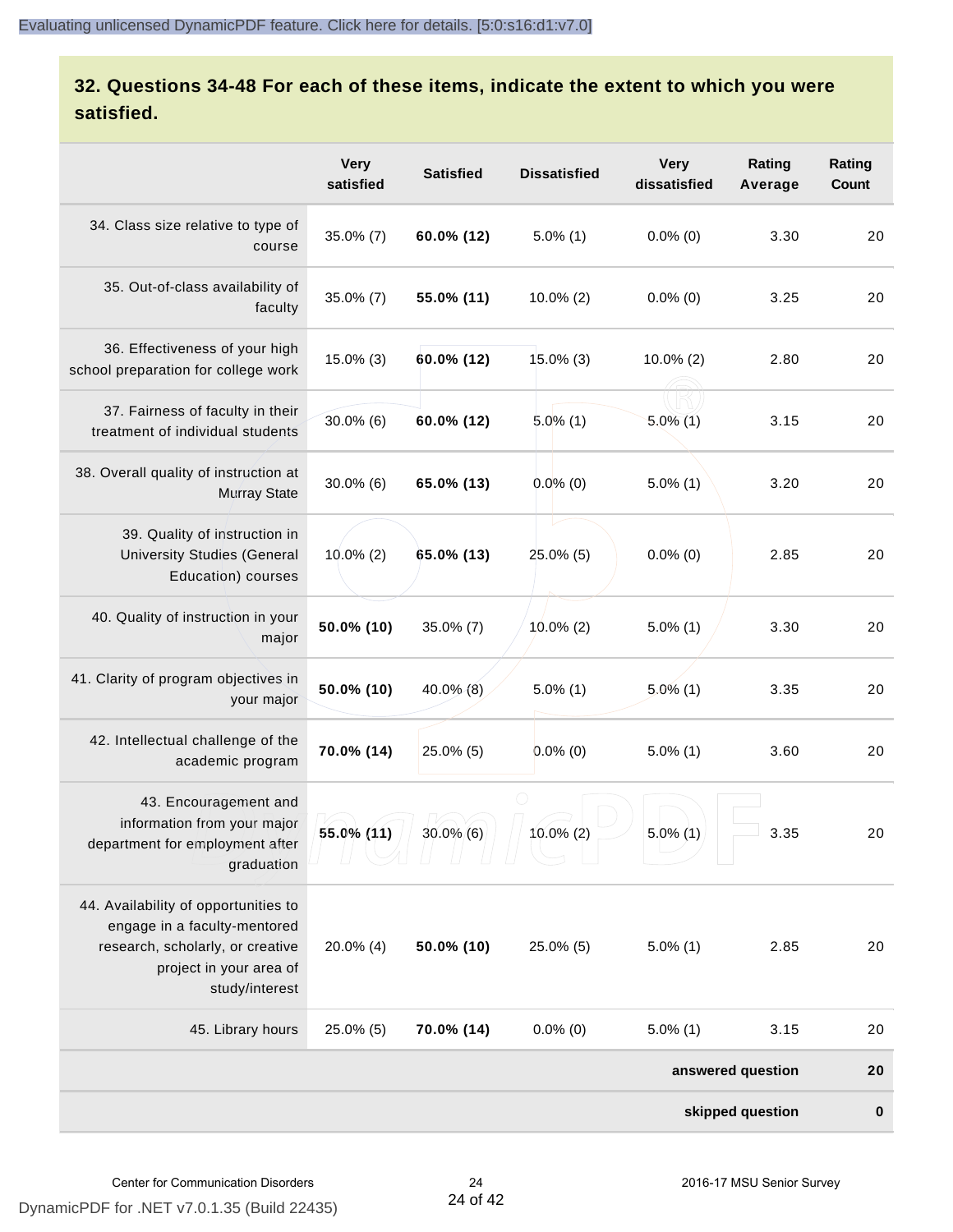## **32. Questions 34-48 For each of these items, indicate the extent to which you were satisfied.**

| 46 Effectiveness of library<br>personnel in meeting your<br>information needs                                                | $25.0\%$ (5) | 70.0% (14) | $0.0\%$ (0)  | $5.0\%$ (1) | 3.15              | 20       |
|------------------------------------------------------------------------------------------------------------------------------|--------------|------------|--------------|-------------|-------------------|----------|
| 47. Access to on-hand or<br>electronic library resources                                                                     | $25.0\%$ (5) | 75.0% (15) | $0.0\%$ (0)  | $0.0\%$ (0) | 3.25              | 20       |
| 48. Computer, individual and group<br>work spaces available within<br>University Libraries (Waterfield,<br>Pogue and Overby) | $30.0\%$ (6) | 55.0% (11) | $15.0\%$ (3) | $0.0\%$ (0) | 3.15              | 20       |
|                                                                                                                              |              |            |              |             | answered question | 20       |
|                                                                                                                              |              |            |              |             | skipped question  | $\bf{0}$ |
|                                                                                                                              |              |            |              |             |                   |          |

**33. Questions 49-55 University Studies is designed to offer you a broad base of skills and knowledge and to prepare you for upper division study. Please indicate how effective University Studies at Murray State was in helping you achieve these goals.**

|                                                                            | <b>Very</b><br>effective | <b>Effective</b> | <b>Ineffective</b> | <b>Very</b><br>ineffective | Rating<br>Average | Rating<br>Count |
|----------------------------------------------------------------------------|--------------------------|------------------|--------------------|----------------------------|-------------------|-----------------|
| 49. Writing skills                                                         | $30.0\%$ (6)             | 45.0% (9)        | $25.0\%$ (5)       | $0.0\%$ (0)                | 3.05              | 20              |
| 50. Speaking skills                                                        | 45.0% (9)                | 55.0% (11)       | $0.0\%$ (0)        | $0.0\%$ (0)                | 3.45              | 20              |
| 51. Critical thinking skills                                               | $35.0\%$ (7)             | 55.0% (11)       | $10.0\%$ (2)       | $0.0\%$ (0)                | 3.25              | 20              |
| 52. Technology skills/computer<br>skills                                   | $15.0\%$ (3)             | 50.0% (10)       | $35.0\%$ (7)       | $0.0\%$ (0)                | 2.80              | 20              |
| 53. General knowledge in the<br>liberal arts and sciences                  | $10.0\%$ (2)             | 75.0% (15)       | $15.0\%$ (3)       | $0.0\%$ (0)                | 2.95              | 20              |
| 54. International perspectives                                             | $25.0\%$ (5)             | 65.0% (13)       | $10.0\%$ (2)       | $0.0\%$ (0)                | 3.15              | 20              |
| 55. Stimulation of interest in areas<br>outside your chosen field of study | $30.0\%$ (6)             | 65.0% (13)       | $5.0\%$ (1)        | $0.0\%$ (0)                | 3.25              | 20              |
|                                                                            |                          |                  |                    |                            | answered question | 20              |
|                                                                            |                          |                  |                    |                            | skipped question  | $\bf{0}$        |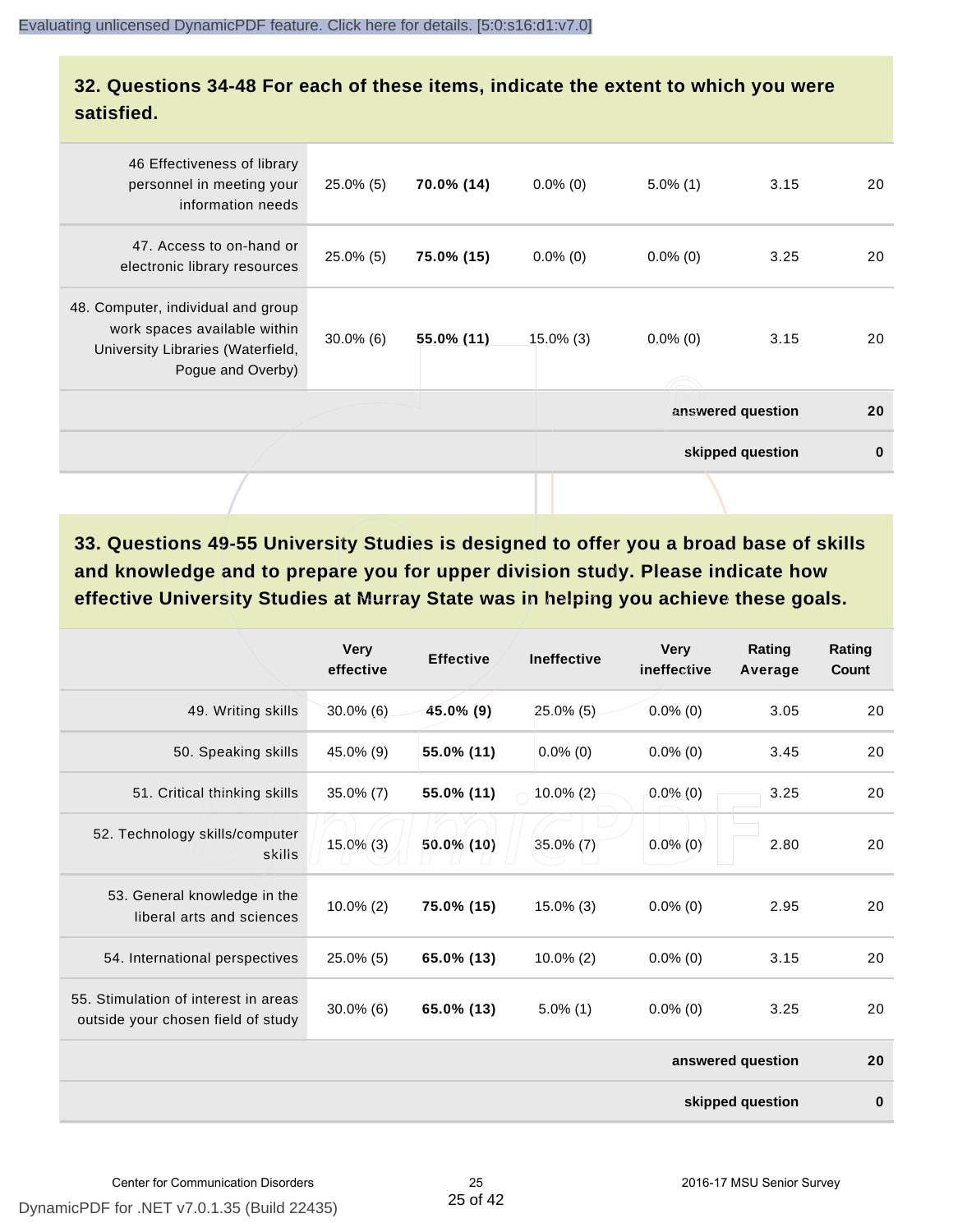**34. Questions 56-89For each of these services, activities or programs that you used, please indicate the extent to which you were satisfied that they met your needs. For those that you did not use, mark the "Did Not Use" option.**

|                                                                                    | <b>Very</b><br>satisfied | <b>Satisfied</b> | <b>Dissatisfied</b> | <b>Very</b><br>dissatisfied | <b>Did</b><br><b>Not</b><br><b>Use</b> | Rating<br>Average | Rating<br>Count  |
|------------------------------------------------------------------------------------|--------------------------|------------------|---------------------|-----------------------------|----------------------------------------|-------------------|------------------|
| 56. African-American/Multicultural<br><b>Student Services</b>                      | $0.0\%$ (0)              | $11.1\% (2)$     | $0.0\%$ (0)         | $0.0\%$ (0)                 | 88.9%<br>(16)                          | 3.00              | 18               |
| 57. Blackboard/Canvas                                                              | $5.6\%$ (1)              | 88.9%<br>(16)    | $5.6\%$ (1)         | $0.0\%$ (0)                 | 0.0%<br>(0)                            | 3.00              | 18               |
| 58. Career Services Office                                                         | $5.6\%$ (1)              | 33.3%(6)         | $0.0\%$ (0)         | $0.0\%$ (0)                 | 61.1%<br>(11)                          | 3.14              | 18               |
| 59. Cultural programming and<br>activities                                         | $5.9\%$ (1)              | $11.8\%$ (2)     | $0.0\%$ (0)         | $0.0\%$ (0)                 | 82.4%<br>(14)                          | 3.33              | 17               |
| 60. Degree audit (MAP report)                                                      | 35.3%<br>(6)             | 58.8%<br>(10)    | $0.0\%$ (0)         | $0.0\%$ (0)                 | 5.9%<br>(1)                            | 3.38              | 17               |
| 61. Financial Aid Office customer<br>service                                       | $5.9\%(1)$               | 58.8%<br>(10)    | $5.9\%$ (1)         | $5.9\%$ (1)                 | 23.5%<br>(4)                           | 2.85              | 17               |
| 62. Dining Services                                                                | 11.8%<br>(2)             | 47.1%<br>(8)     | $5.9\%$ (1)         | 17.6% (3)                   | 17.6%<br>(3)                           | 2.64              | 17               |
| 63. Graduation Office                                                              | $5.9\%$ (1)              | 64.7%<br>(11)    | $0.0\%$ (0)         | $5.9\%$ (1)                 | 23.5%<br>(4)                           | 2.92              | 17               |
| 64. Greek life and activities                                                      | 29.4%<br>(5)             | $11.8\%$ (2)     | $0.0\%$ (0)         | $0.0\%$ (0)                 | 58.8%<br>(10)                          | 3.71              | 17               |
| 65. Health Services                                                                | 16.7%<br>(3)             | 50.0%<br>(9)     | $16.7\%$ (3)        | $0.0\%$ (0)                 | 16.7%<br>(3)                           | 3.00              | 18               |
| 66. Honor Societies/Departmental<br><b>Clubs/Special Interest</b><br>Organizations | 17.6%<br>(3)             | 58.8%<br>(10)    | $0.0\%$ (0)         | $0.0\%$ (0)                 | 23.5%<br>(4)                           | 3.23              | 17               |
| 67. International programs and<br>activities                                       | $0.0\%$ (0)              | 17.6% (3)        | $0.0\%$ (0)         | $0.0\%$ (0)                 | 82.4%<br>(14)                          | 3.00              | 17               |
|                                                                                    |                          |                  |                     |                             |                                        | answered question | 18               |
|                                                                                    |                          |                  |                     |                             |                                        | skipped question  | $\boldsymbol{2}$ |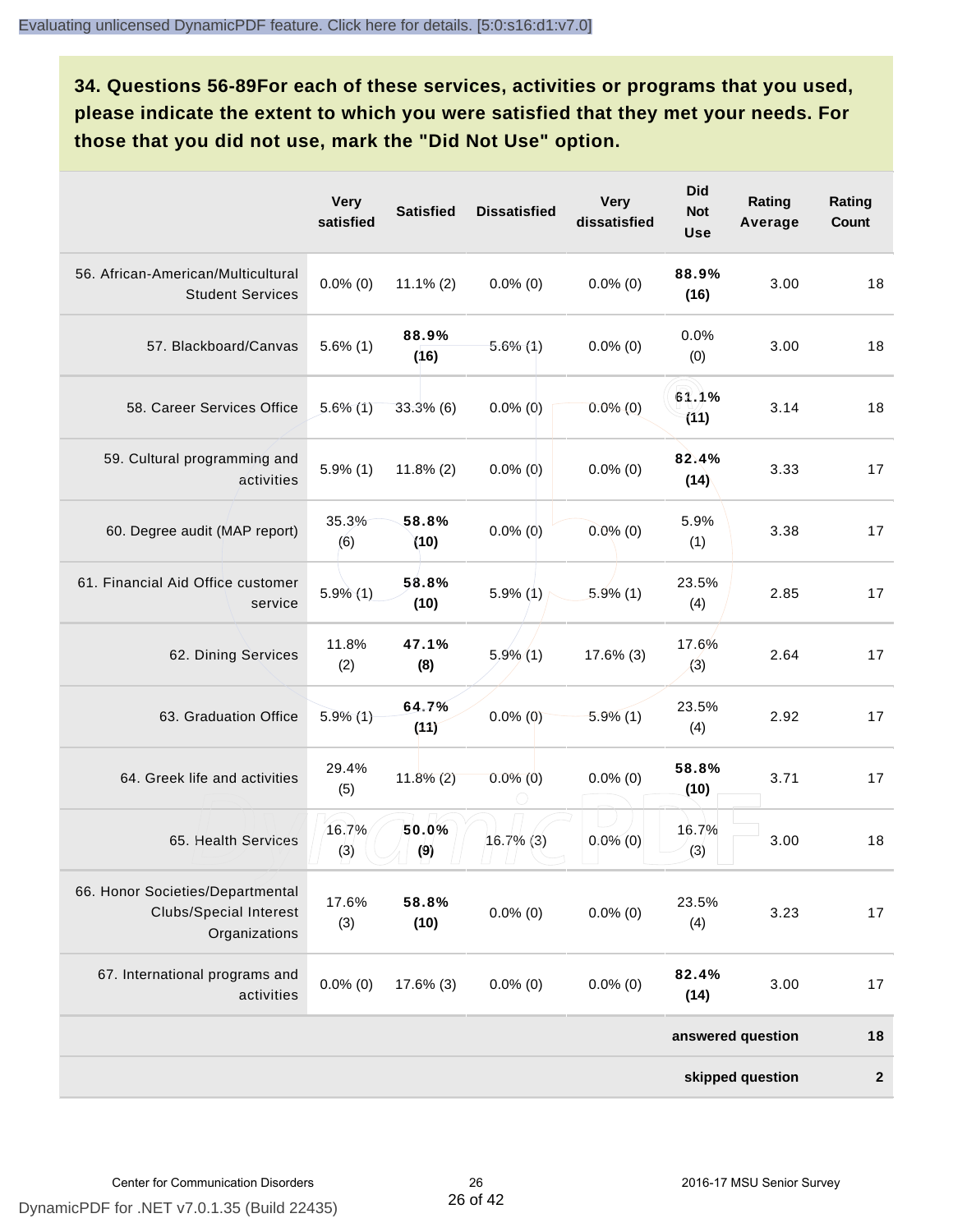**34. Questions 56-89For each of these services, activities or programs that you used, please indicate the extent to which you were satisfied that they met your needs. For those that you did not use, mark the "Did Not Use" option.**

| 68. International student support<br>services                    | $0.0\%$ (0)  | $5.9\%$ (1)   | $0.0\%$ (0)  | $0.0\%$ (0)  | 94.1%<br>(16)     | 3.00 | 17           |
|------------------------------------------------------------------|--------------|---------------|--------------|--------------|-------------------|------|--------------|
| 69. Internet and wireless access<br>for study and research needs | 11.1%<br>(2) | 61.1%<br>(11) | 16.7% (3)    | $0.0\%$ (0)  | 11.1%<br>(2)      | 2.94 | 18           |
| 70. Intramural Sports and<br>Recreation                          | 11.8%<br>(2) | 35.3%(6)      | $0.0\%$ (0)  | $5.9\%$ (1)  | 47.1%<br>(8)      | 3.00 | 17           |
| 71. LGBT programs                                                | $0.0\%$ (0)  | $5.9\%$ (1)   | $0.0\%$ (0)  | $0.0\%$ (0)  | 94.1%<br>(16)     | 3.00 | 17           |
| 72. Lowry Center/Developmental<br>courses and tutoring           | $0.0\%$ (0)  | 17.6% (3)     | $0.0\%$ (0)  | $0.0\%$ (0)  | 82.4%<br>(14)     | 3.00 | 17           |
| 73. Library                                                      | 29.4%<br>(5) | 47.1%<br>(8)  | $5.9\%$ (1)  | $5.9\%$ (1)  | 11.8%<br>(2)      | 3.13 | 17           |
| 74. MSU web site                                                 | 11.8%<br>(2) | 76.5%<br>(13) | $11.8\%$ (2) | $0.0\%$ (0)  | 0.0%<br>(0)       | 3.00 | 17           |
| 75. NCAA Sports                                                  | 11.8%<br>(2) | 17.6% (3)     | $0.0\%$ (0)  | $0.0\%$ (0)  | 70.6%<br>(12)     | 3.40 | 17           |
| 76. Online courses that are not<br><b>Blackboard or Canvas</b>   | $5.9\%$ (1)  | 23.5% (4)     | $5.9\%$ (1)  | $0.0\%$ (0)  | 64.7%<br>(11)     | 3.00 | 17           |
| 77. Public Safety/Security<br><b>Services</b>                    | 12.5%<br>(2) | $31.3\%$ (5)  | $0.0\%$ (0)  | $12.5\%$ (2) | 43.8%<br>(7)      | 2.78 | 16           |
| 78. Registration through myGate                                  | 11.8%<br>(2) | 88.2%<br>(15) | $0.0\%$ (0)  | $0.0\%$ (0)  | 0.0%<br>(0)       | 3.12 | 17           |
| 79. Residential College<br>programming and activities            | $5.9\%$ (1)  | 47.1%<br>(8)  | $0.0\%$ (0)  | $0.0\%$ (0)  | 47.1%<br>(8)      | 3.11 | 17           |
| 80. Scholarships/grants/student<br>employment                    | 33.3%<br>(6) | 38.9%<br>(7)  | $11.1\% (2)$ | $0.0\%$ (0)  | 16.7%<br>(3)      | 3.27 | 18           |
| 81. Services for non-traditional<br>students                     | $0.0\%$ (0)  | $5.9\%$ (1)   | $0.0\%$ (0)  | $0.0\%$ (0)  | 94.1%<br>(16)     | 3.00 | 17           |
|                                                                  |              |               |              |              | answered question |      | 18           |
|                                                                  |              |               |              |              | skipped question  |      | $\mathbf{2}$ |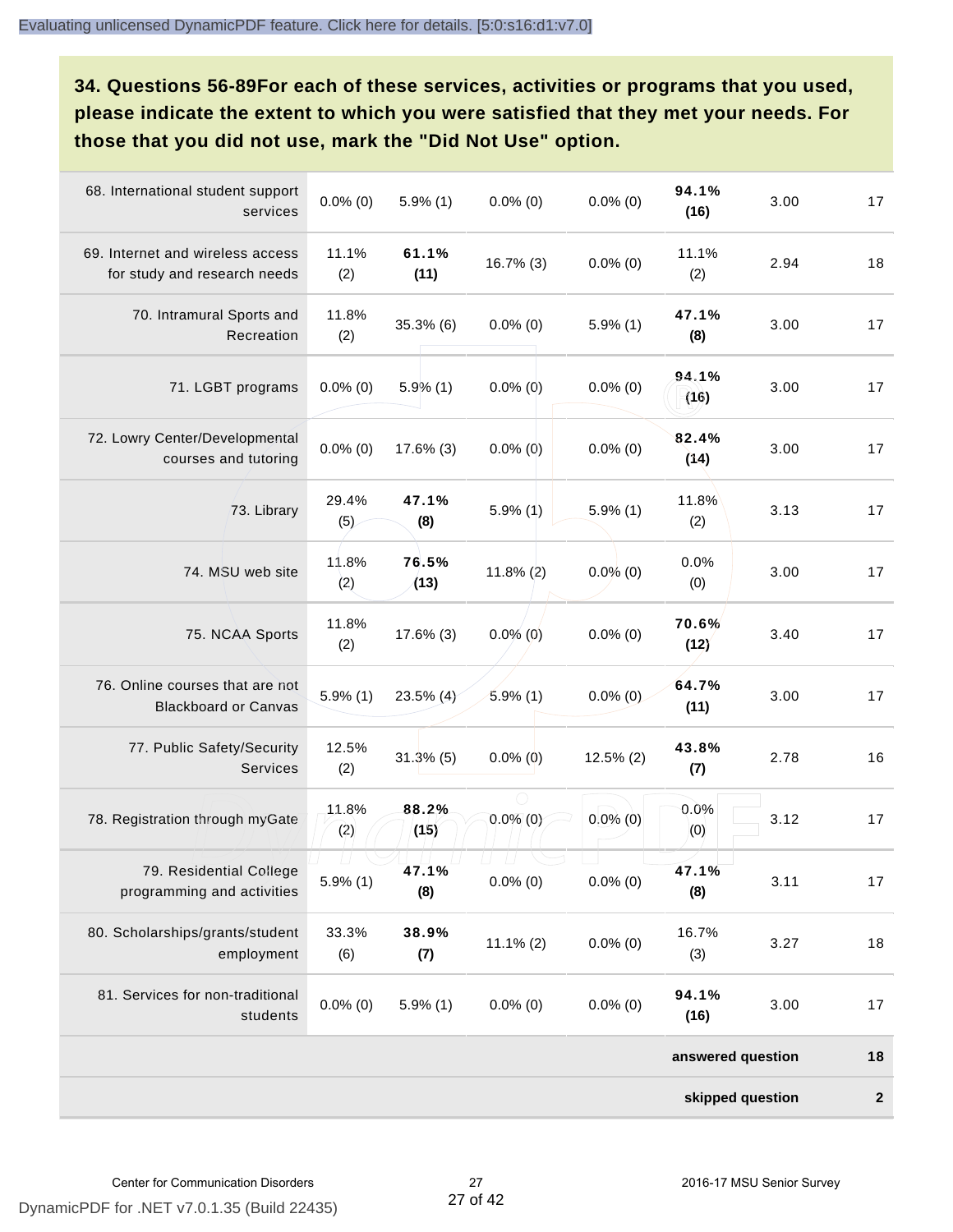# **34. Questions 56-89For each of these services, activities or programs that you used, please indicate the extent to which you were satisfied that they met your needs. For those that you did not use, mark the "Did Not Use" option.**

| 82. Student Disability Services<br>(SDS) | $0.0\%$ (0)  | $5.9\%$ (1)  | $0.0\%$ (0)  | $0.0\%$ (0) | 94.1%<br>(16)     | 3.00 | 17 |
|------------------------------------------|--------------|--------------|--------------|-------------|-------------------|------|----|
| 83. Transcript requests                  | 27.8%<br>(5) | 50.0%<br>(9) | $11.1\% (2)$ | $0.0\%$ (0) | 11.1%<br>(2)      | 3.19 | 18 |
| 84. Student Support Services<br>(SSS)    | $5.9\%$ (1)  | $5.9\%$ (1)  | $0.0\%$ (0)  | $0.0\%$ (0) | 88.2%<br>(15)     | 3.50 | 17 |
| 85. Transfer Center                      | 11.8%<br>(2) | $23.5\%$ (4) | $0.0\%$ (0)  | $0.0\%$ (0) | 64.7%<br>(11)     | 3.33 | 17 |
| 86. University Counseling Services       | $0.0\%$ (0)  | $5.9\%$ (1)  | $5.9\%$ (1)  | $0.0\%$ (0) | 88.2%<br>(15)     | 2.50 | 17 |
| 87. Veteran Services                     | $0.0\%$ (0)  | $5.9\%$ (1)  | $0.0\%$ (0)  | $0.0\%$ (0) | 94.1%<br>(16)     | 3.00 | 17 |
| 88. Wellness Center                      | 27.8%<br>(5) | 44.4%<br>(8) | $11.1\%$ (2) | $0.0\%$ (0) | 16.7%<br>(3)      | 3.20 | 18 |
| 89. Women's Center                       | $0.0\%$ (0)  | $11.8\%$ (2) | $0.0\%$ (0)  | $0.0\%$ (0) | 88.2%<br>(15)     | 3.00 | 17 |
|                                          |              |              |              |             | answered question |      | 18 |

**skipped question 2**

DynamicPDF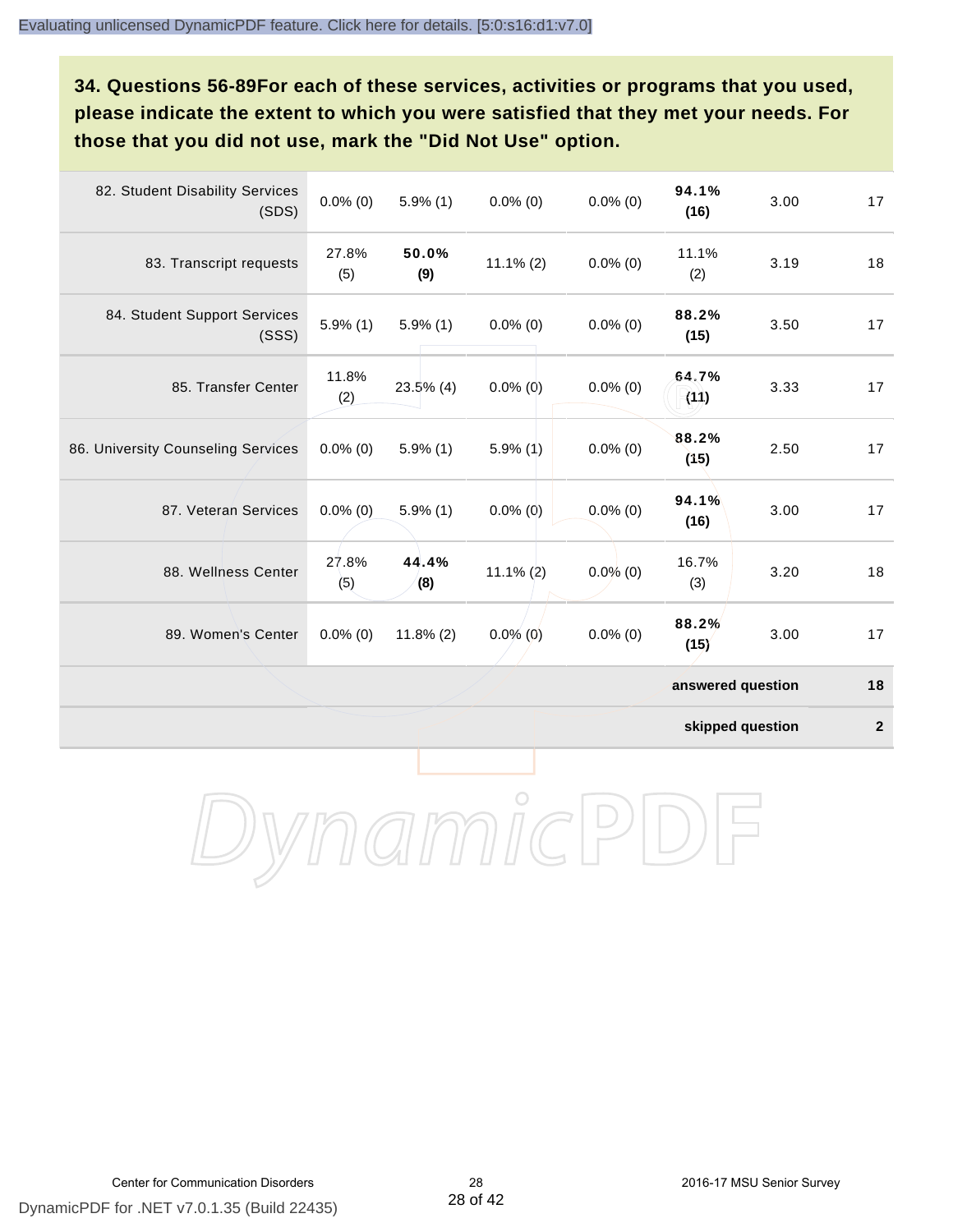## **35. 90. To what extent did you participate in Residential College activities?**

|                     | Response<br>Percent   | Response<br>Count |
|---------------------|-----------------------|-------------------|
| Did not participate | 44.4%                 | $\bf8$            |
| Frequently          | 5.6%                  | $\mathbf{1}$      |
| Occasionally        | 22.2%                 | $\overline{4}$    |
| Seldom              | 27.8%                 | $\overline{5}$    |
|                     | answered question     | $18$              |
|                     | skipped question      | $\overline{2}$    |
|                     | ynamicPI<br>$\bigcup$ |                   |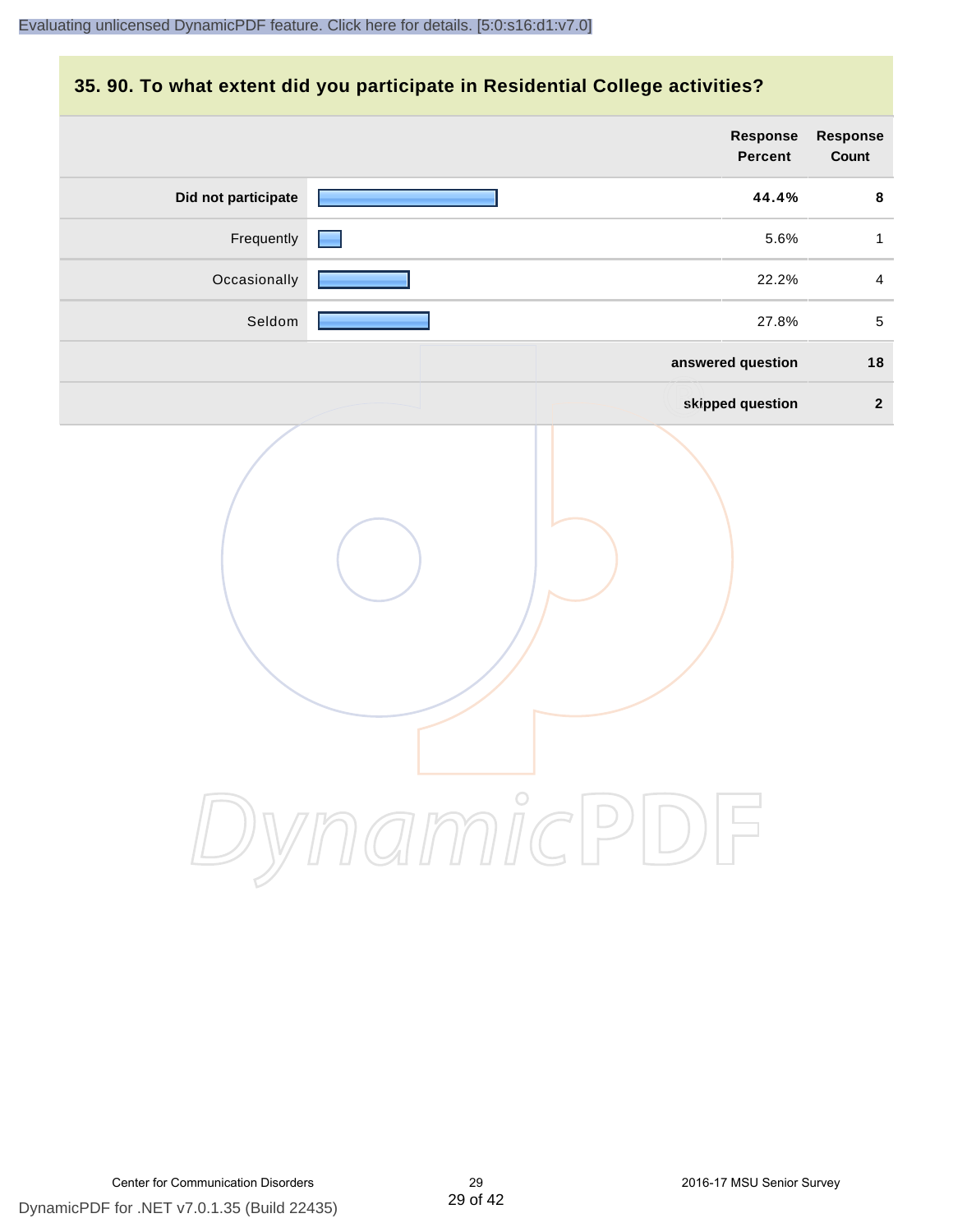# **35. 90. To what extent did you participate in Residential College activities?**

| answered question |  | 18 |
|-------------------|--|----|
|-------------------|--|----|

#### **36. 91. Which phrase best describes your opinion of Residential Colleges?**

|                                                  |                   | Response<br><b>Percent</b> | <b>Response</b><br>Count |
|--------------------------------------------------|-------------------|----------------------------|--------------------------|
| Not familiar with Residential<br><b>Colleges</b> |                   | 47.1%                      | 8                        |
| Very positive                                    |                   | 11.8%                      | $\overline{2}$           |
| Positive                                         |                   | 35.3%                      | $\,6\,$                  |
| Negative                                         |                   | 5.9%                       | 1                        |
| Very negative                                    |                   | 0.0%                       | $\mathbf 0$              |
|                                                  | answered question |                            | 17                       |
|                                                  | skipped question  |                            | $\mathbf{3}$             |

**37. 92. When you graduate how many times will you have studied abroad during your university career?**

|               | Response<br>Percent | Response<br>Count |
|---------------|---------------------|-------------------|
| <b>None</b>   | $\sim$<br>70.6%     | 12                |
| One           | 23.5%               | $\overline{4}$    |
| Two           | 5.9%                | 1                 |
| Three or more | 0.0%                | $\mathbf 0$       |
|               | answered question   | 17                |
|               | skipped question    | 3                 |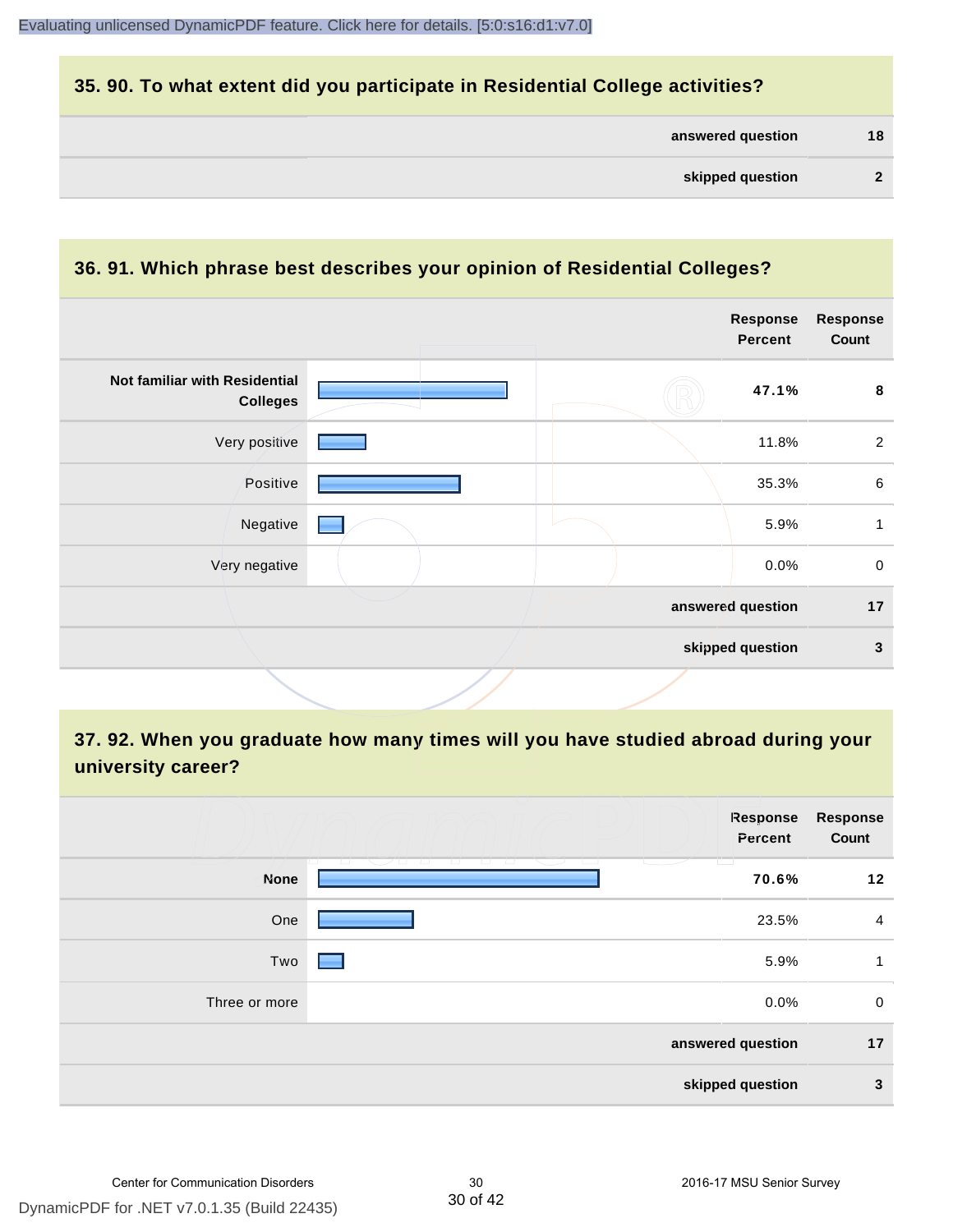**38. Questions 93-102 The University has formulated ten desired "Characteristics of the Murray State University Graduate." Please indicate how effective your MSU experience was in enhancing your abilities in each area.**

|                                                                                                                                                                      | <b>Very</b><br>effective | <b>Effective</b> | <b>Ineffective</b> | <b>Very</b><br>ineffective | Rating<br>Average | Rating<br>Count |
|----------------------------------------------------------------------------------------------------------------------------------------------------------------------|--------------------------|------------------|--------------------|----------------------------|-------------------|-----------------|
| 93. Engage in mature,<br>independent and creative thought<br>and express that thought<br>effectively in oral and written<br>communication;                           | 58.8% (10)               | $41.2\%$ (7)     | $0.0\%$ (0)        | $0.0\%$ (0)                | 3.59              | 17              |
| 94. Understand and apply the<br>critical and scientific<br>methodologies that academic<br>disciplines employ to discover<br>knowledge and ascertain its<br>validity; | 29.4% (5)                | 58.8% (10)       | $11.8\%$ (2)       | $0.0\%$ (0)                | 3.18              | 17              |
| 95. Apply sound standards of<br>information gathering, analysis<br>and evaluation to reach logical<br>decisions;                                                     | $41.2\%$ (7)             | 52.9% (9)        | $5.9\%$ (1)        | $0.0\%$ (0)                | 3.35              | 17              |
| 96. Understand the roles and<br>applications of science and<br>technology in the solution of the<br>problems of a changing world;                                    | 23.5% (4)                | 70.6% (12)       | $5.9\%$ (1)        | $0.0\%$ (0)                | 3.18              | 17              |
| 97. Demonstrate a critical<br>understanding of the world's<br>historical, literary, philosophical<br>and artistic traditions;                                        | 17.6% (3)                | 76.5% (13)       | $5.9\%$ (1)        | $0.0\%$ (0)                | 3.12              | 17              |
| 98. Understand the dynamics of<br>cultural diversity, of competing<br>economic and political systems,<br>and of complex moral and ethical<br>issues;                 | 29.4% (5)                | 58.8% (10)       | $11.8\%$ (2)       | $0.0\%$ (0)                | 3.18              | 17              |
| 99. Understand the nature of and<br>engage in ethical behavior and<br>responsible citizenship;                                                                       | $35.3\%$ (6)             | 58.8% (10)       | $5.9\%$ (1)        | $0.0\%$ (0)                | 3.29              | 17              |
|                                                                                                                                                                      |                          |                  |                    |                            | answered question | 17              |
|                                                                                                                                                                      |                          |                  |                    |                            | skipped question  | 3               |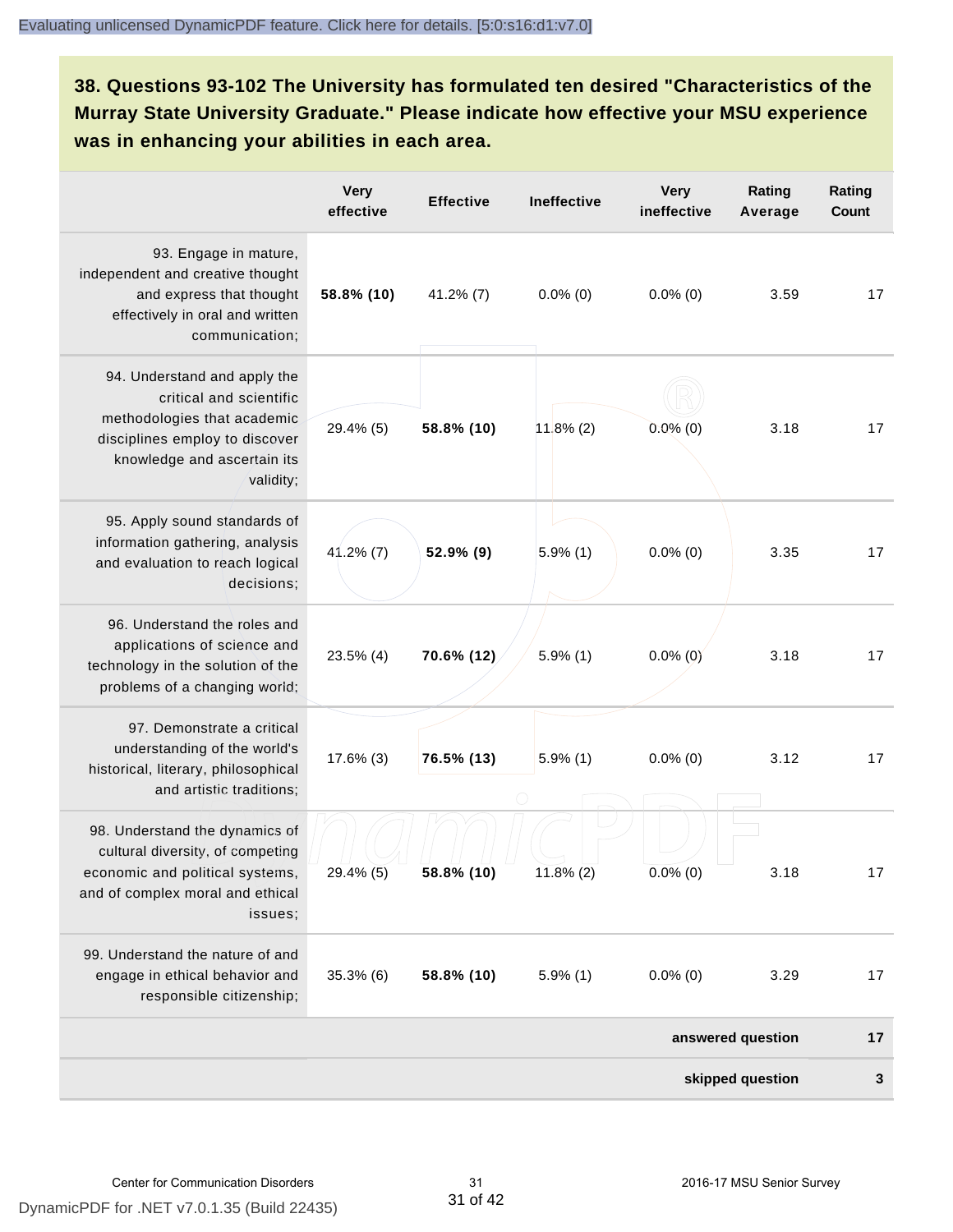# **38. Questions 93-102 The University has formulated ten desired "Characteristics of the Murray State University Graduate." Please indicate how effective your MSU experience was in enhancing your abilities in each area.**

| 100. Understand the importance of<br>the behaviors necessary to<br>maintain a healthy lifestyle; | 52.9% (9)  | 47.1% (8)    | $0.0\%$ (0) | $0.0\%$ (0) | 3.53              | 17          |
|--------------------------------------------------------------------------------------------------|------------|--------------|-------------|-------------|-------------------|-------------|
| 101. Demonstrate mastery of a<br>chosen field of study;                                          | 64.7% (11) | $35.3\%$ (6) | $0.0\%$ (0) | $0.0\%$ (0) | 3.65              | 17          |
| 102. Value intellectual pursuit and<br>continuous learning in a changing<br>world.               | 64.7% (11) | $35.3\%$ (6) | $0.0\%$ (0) | $0.0\%$ (0) | 3.65              | $17$        |
|                                                                                                  |            |              |             |             | answered question | 17          |
|                                                                                                  |            |              |             |             | skipped question  | $\mathbf 3$ |
|                                                                                                  |            |              |             |             |                   |             |
|                                                                                                  |            |              |             |             |                   |             |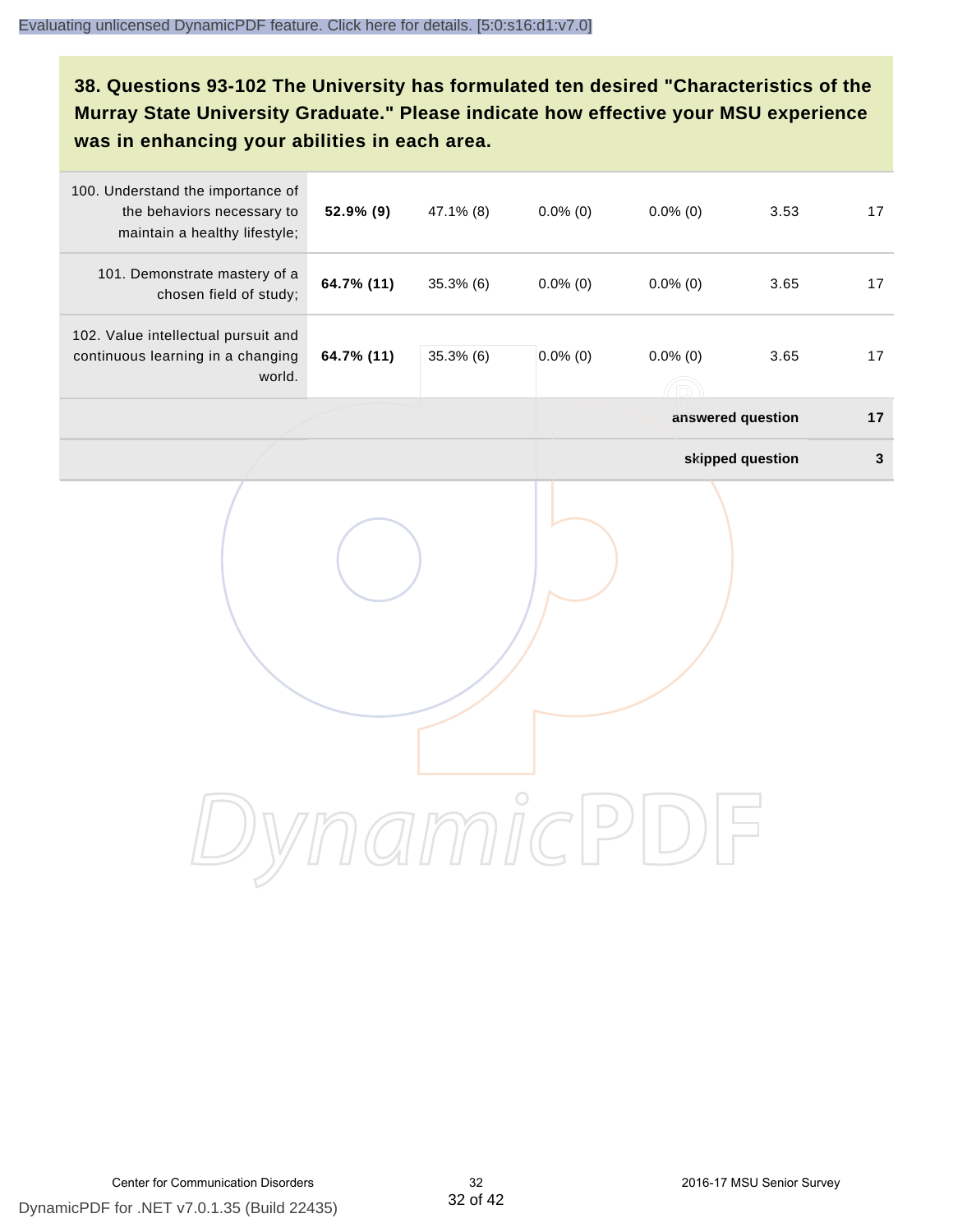#### **39. 103. What do you expect to do after you graduate?**

|                                                        |  | <b>Response</b><br><b>Percent</b> | <b>Response</b><br><b>Count</b> |
|--------------------------------------------------------|--|-----------------------------------|---------------------------------|
| I am unsure of my immediate<br>plans.                  |  | 5.6%                              | $\mathbf{1}$                    |
| I will look for a job.                                 |  | 5.6%                              | $\mathbf{1}$                    |
| I will continue working in the<br>position I now have. |  | 0.0%                              | $\boldsymbol{0}$                |
| I will work at a position I recently<br>accepted.      |  | 0.0%                              | $\pmb{0}$                       |
| I will do additional undergraduate<br>work.            |  | 0.0%                              | $\boldsymbol{0}$                |
| I will go to graduate school.                          |  | 88.9%                             | 16                              |
| I will go to law school.                               |  | 0.0%                              | $\pmb{0}$                       |
| I will go to medical school.                           |  | 0.0%                              | $\pmb{0}$                       |
| I will go to other professional<br>school.             |  | 0.0%                              | $\boldsymbol{0}$                |
| I will not work or attend school.                      |  | 0.0%                              | $\mathbf 0$                     |
|                                                        |  | answered question                 | 18                              |
|                                                        |  | skipped question                  | $\overline{\mathbf{2}}$         |

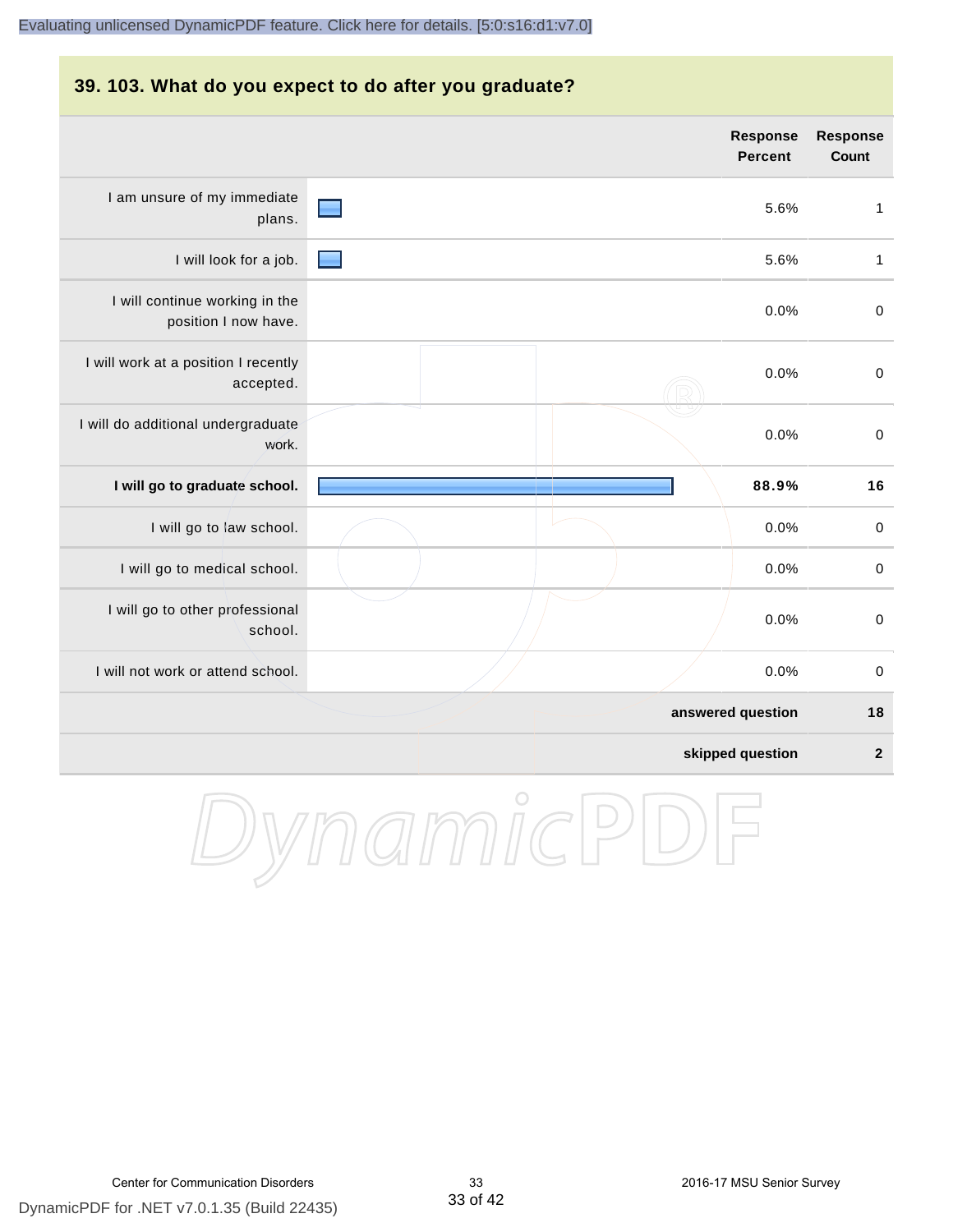# **39. 103. What do you expect to do after you graduate? answered question 18 skipped question 2**

# **40. 104. If you are already employed, how closely related is your job to your field of study?**

|                     |                                                                         | <b>Response</b><br><b>Percent</b> | <b>Response</b><br>Count |
|---------------------|-------------------------------------------------------------------------|-----------------------------------|--------------------------|
| Extremely close     |                                                                         | 0.0%                              | $\mathsf{O}$             |
| Somewhat close      |                                                                         | 17.6%                             | $\sqrt{3}$               |
| Somewhat different  |                                                                         | 0.0%                              | $\pmb{0}$                |
| Extremely different |                                                                         | 11.8%                             | $\overline{2}$           |
| I cannot determine  |                                                                         | 0.0%                              | $\mathbf 0$              |
| Does not apply      |                                                                         | 70.6%                             | 12                       |
|                     |                                                                         | answered question                 | 17                       |
|                     |                                                                         | skipped question                  | $\mathbf{3}$             |
|                     | $\gamma$ $\gamma$ $\gamma$ $\gamma$ $\gamma$ $\gamma$ $\gamma$ $\gamma$ |                                   |                          |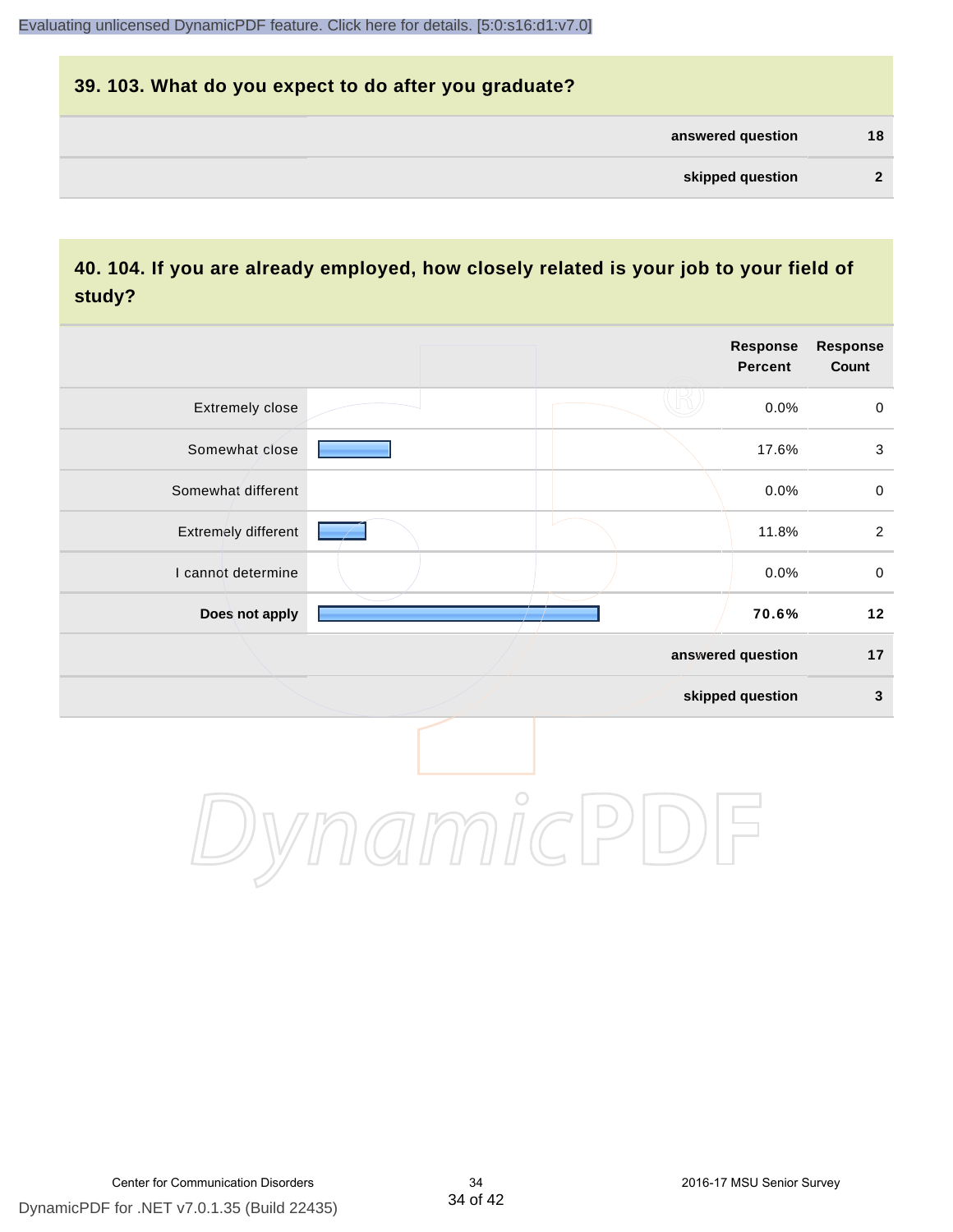# **41. 105. If you intend to work full-time, what do you expect your salary to be?**

|                     |                   | Response<br><b>Percent</b> | Response<br>Count |
|---------------------|-------------------|----------------------------|-------------------|
| Above \$75,000      |                   | 0.0%                       | $\pmb{0}$         |
| $$65,000 - $75,000$ |                   | 17.6%                      | $\mathsf 3$       |
| \$55,000 - \$64,999 |                   | 5.9%                       | $\mathbf{1}$      |
| \$45,000 - \$54,999 |                   | 0.0%                       | $\pmb{0}$         |
| \$35,000 - \$44,999 | <b>Reserve</b>    | 5.9%                       | $\mathbf{1}$      |
| \$25,000 - \$34,999 | <b>The Second</b> | 5.9%                       | $\mathbf{1}$      |
| Below \$25,000      |                   | 5.9%                       | $\mathbf{1}$      |
| Does not apply      |                   | 58.8%                      | $10$              |
|                     |                   | answered question          | $17$              |
|                     |                   | skipped question           | $\mathbf{3}$      |
|                     |                   |                            |                   |
|                     | $\bigcirc$        |                            |                   |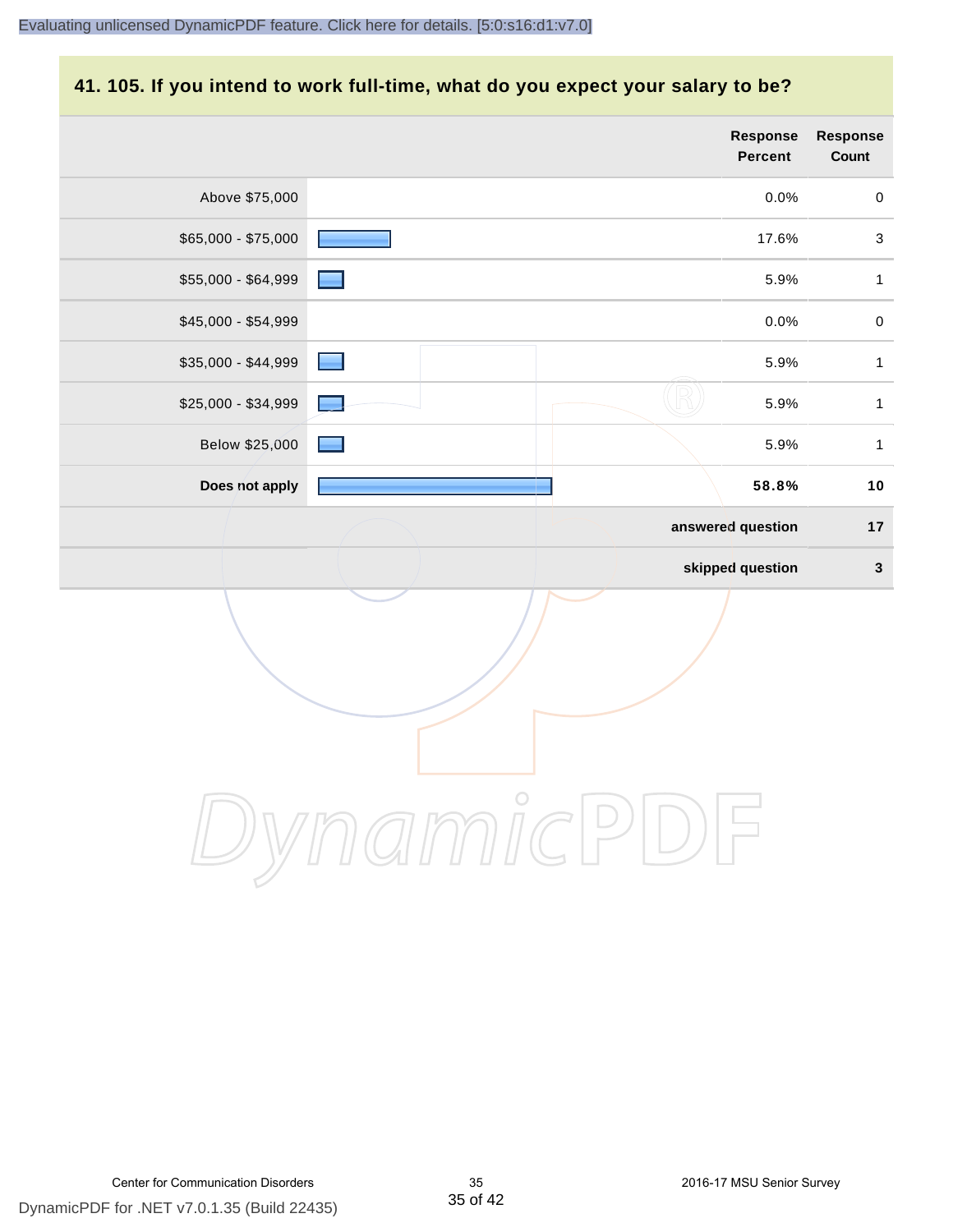#### **41. 105. If you intend to work full-time, what do you expect your salary to be?**

| answered question |  |
|-------------------|--|
|                   |  |

# **42. 106. If you intend to continue your education, please indicate which statement best describes the institution you will attend.**

|                                               |  | <b>Response</b><br><b>Percent</b> | <b>Response</b><br>Count |
|-----------------------------------------------|--|-----------------------------------|--------------------------|
| <b>Murray State University</b>                |  | 47.1%                             | 8                        |
| University/College in Kentucky                |  | $0.0\%$                           | $\mathbf 0$              |
| <b>University/College outside</b><br>Kentucky |  | 47.1%                             | 8                        |
| Does not apply                                |  | 5.9%                              |                          |
|                                               |  | answered question                 | 17                       |
|                                               |  | skipped question                  | 3                        |
|                                               |  |                                   |                          |

#### **43. 107. "I would recommend Murray State University to a prospective student."**

| <b>Response</b><br>Count | Response<br>Percent |                                                                 |                       |
|--------------------------|---------------------|-----------------------------------------------------------------|-----------------------|
| 9                        | 50.0%<br>Ħ          |                                                                 | <b>Strongly agree</b> |
| 8                        | 44.4%               | $\overline{\phantom{a}}$<br>73<br>u<br>$\sqrt{2}$<br>$\sqrt{2}$ | Agree                 |
| $\mathbf 0$              | 0.0%                |                                                                 | Disagree              |
| 1                        | 5.6%                |                                                                 | Strongly disagree     |
| 18                       | answered question   |                                                                 |                       |
| $\overline{2}$           | skipped question    |                                                                 |                       |
|                          |                     |                                                                 |                       |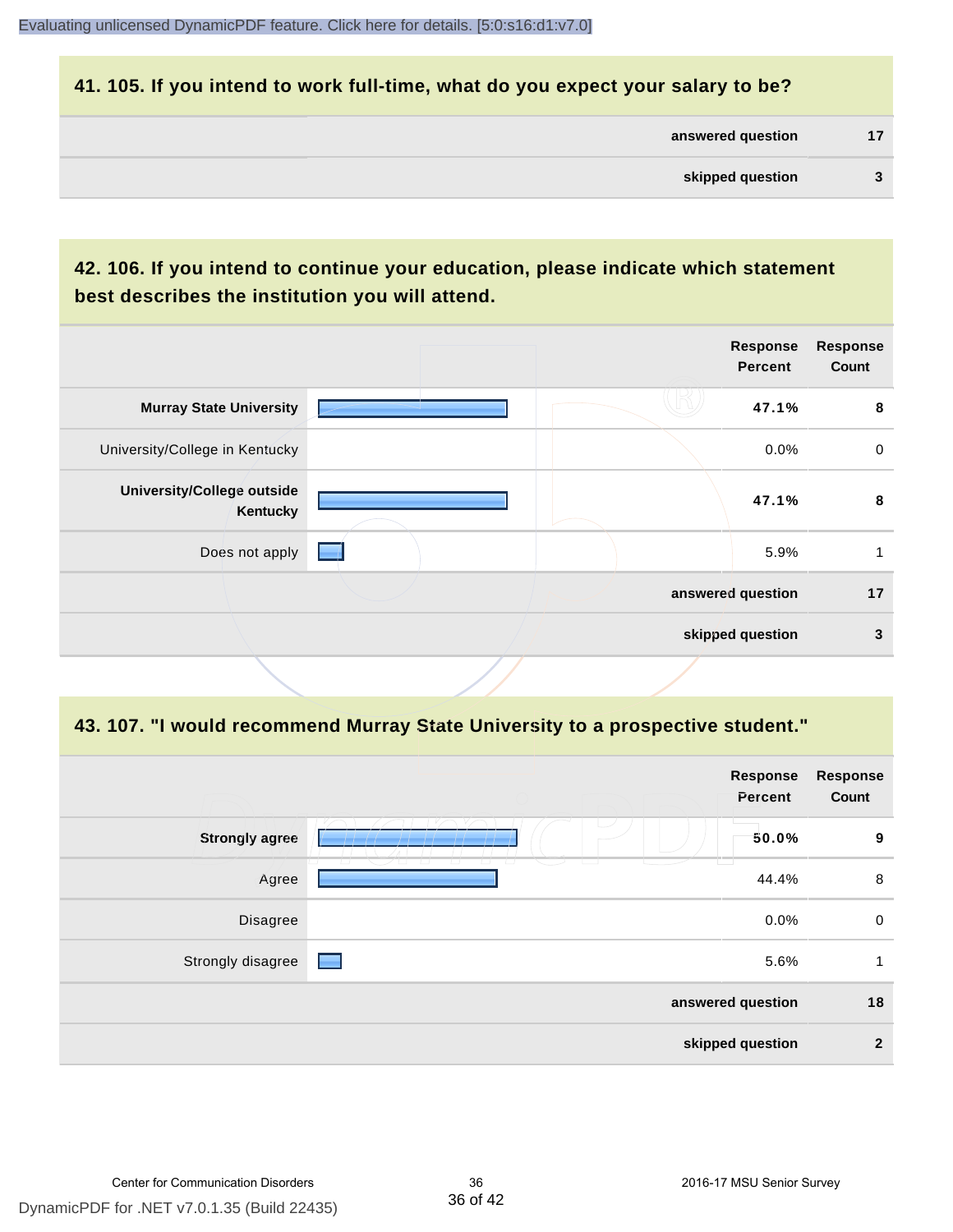| 44. Feedback: |                   |                   |
|---------------|-------------------|-------------------|
|               |                   | Response<br>Count |
|               |                   | $\overline{4}$    |
|               | answered question | 4                 |
|               | skipped question  | 16                |

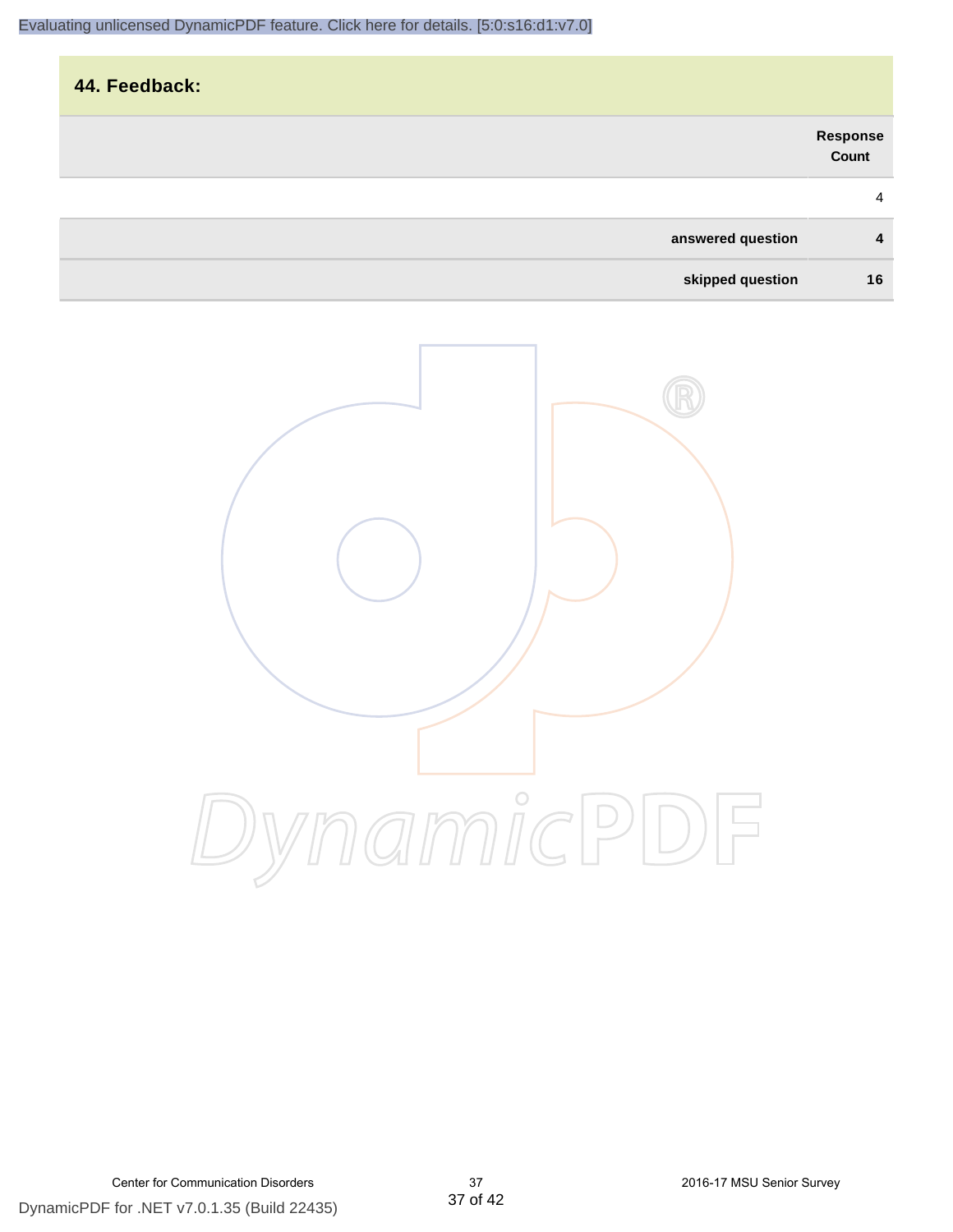|                                                 | <b>Response</b><br><b>Percent</b> | <b>Response</b><br>Count |
|-------------------------------------------------|-----------------------------------|--------------------------|
| Accounting                                      | 0.0%                              | $\mathbf 0$              |
| Advertising                                     | 0.0%                              | $\pmb{0}$                |
| <b>Business Administration</b><br>(associate's) | 0.0%                              | $\pmb{0}$                |
| <b>Business Administration</b><br>(bachelor's)  | 0.0%                              | $\pmb{0}$                |
| <b>Business GIS (certificate)</b>               | 0.0%                              | $\mathbf 0$              |
| <b>Computer Information Systems</b>             | 0.0%                              | $\pmb{0}$                |
| <b>Computer Science</b>                         | 0.0%                              | $\mathbf 0$              |
| Economics                                       | 0.0%                              | $\pmb{0}$                |
| Finance                                         | 0.0%                              | $\pmb{0}$                |
| <b>Graphic Communications Media</b>             | 0.0%                              | $\mathbf 0$              |
| <b>International Business</b>                   | 0.0%                              | $\pmb{0}$                |
| Journalism                                      | 0.0%                              | $\mathbf 0$              |
| Management                                      | 0.0%                              | $\pmb{0}$                |
| Marketing                                       | 0.0%                              | $\,0\,$                  |
| Organizational Communication                    | 0.0%                              | $\pmb{0}$                |
| <b>Public Relations</b>                         | 0.0%                              | $\mathbf 0$              |
| <b>Television Production</b>                    | 0.0%                              | $\mathsf 0$              |
| <b>Telecommunications Systems</b><br>Mgmt       | 0.0%                              | $\mathbf 0$              |
|                                                 | answered question                 | $\pmb{0}$                |
|                                                 | skipped question                  | 20                       |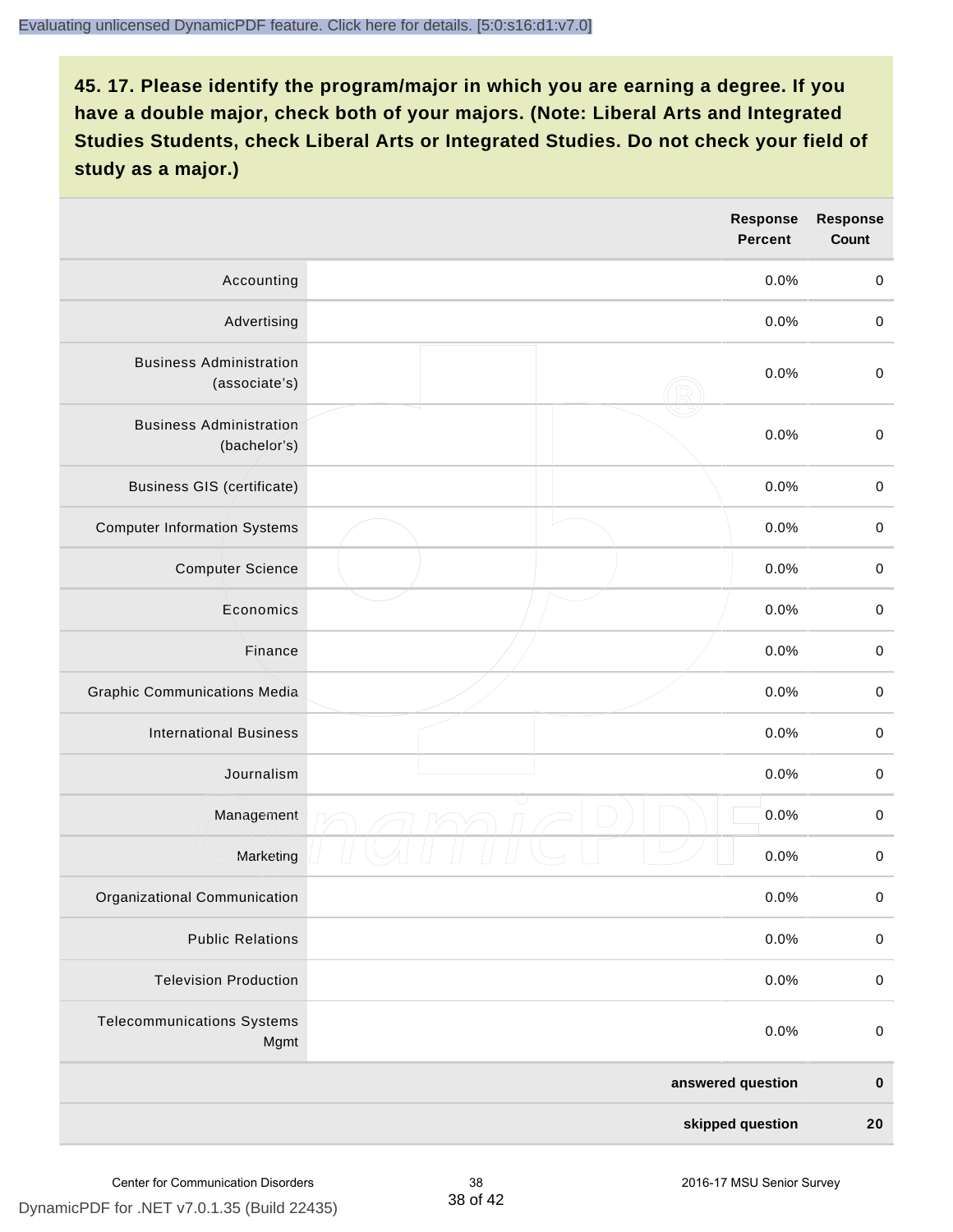| <b>Career &amp; Technical Education</b><br>(associate's) | 0.0%              | $\pmb{0}$   |
|----------------------------------------------------------|-------------------|-------------|
| <b>Career &amp; Technical Education</b><br>(bachelor's)  | 0.0%              | $\mathbf 0$ |
| <b>Criminal Justice</b>                                  | 0.0%              | $\,0\,$     |
| <b>Elementary School Education</b>                       | 0.0%              | $\,0\,$     |
| Health & Physical Education                              | 0.0%              | $\,0\,$     |
| Interdisciplinary Early Childhood<br>Education           | 0.0%              | $\pmb{0}$   |
| Learning & Behavior Disorders                            | 0.0%              | $\,0\,$     |
| Middle School Education                                  | 0.0%              | $\mathbf 0$ |
| <b>Recreation &amp; Leisure Services</b>                 | 0.0%              | $\mathbf 0$ |
| Social Work                                              | 0.0%              | $\mathbf 0$ |
| Youth & Nonprofit Leadership                             | 0.0%              | $\mathbf 0$ |
| Art                                                      | 0.0%              | $\,0\,$     |
| Creative Writing (BFA)                                   | 0.0%              | $\pmb{0}$   |
| English                                                  | 0.0%              | $\pmb{0}$   |
| English Education (TESOL)                                | 0.0%              | $\pmb{0}$   |
| Philosophy                                               | 0.0%              | 0           |
| <b>International Affairs</b>                             | 0.0%              | $\pmb{0}$   |
| <b>Political Science</b>                                 | 0.0%              | $\mathbf 0$ |
| <b>Public Administration</b>                             | 0.0%              | $\mathbf 0$ |
|                                                          | answered question | $\pmb{0}$   |
|                                                          | skipped question  | 20          |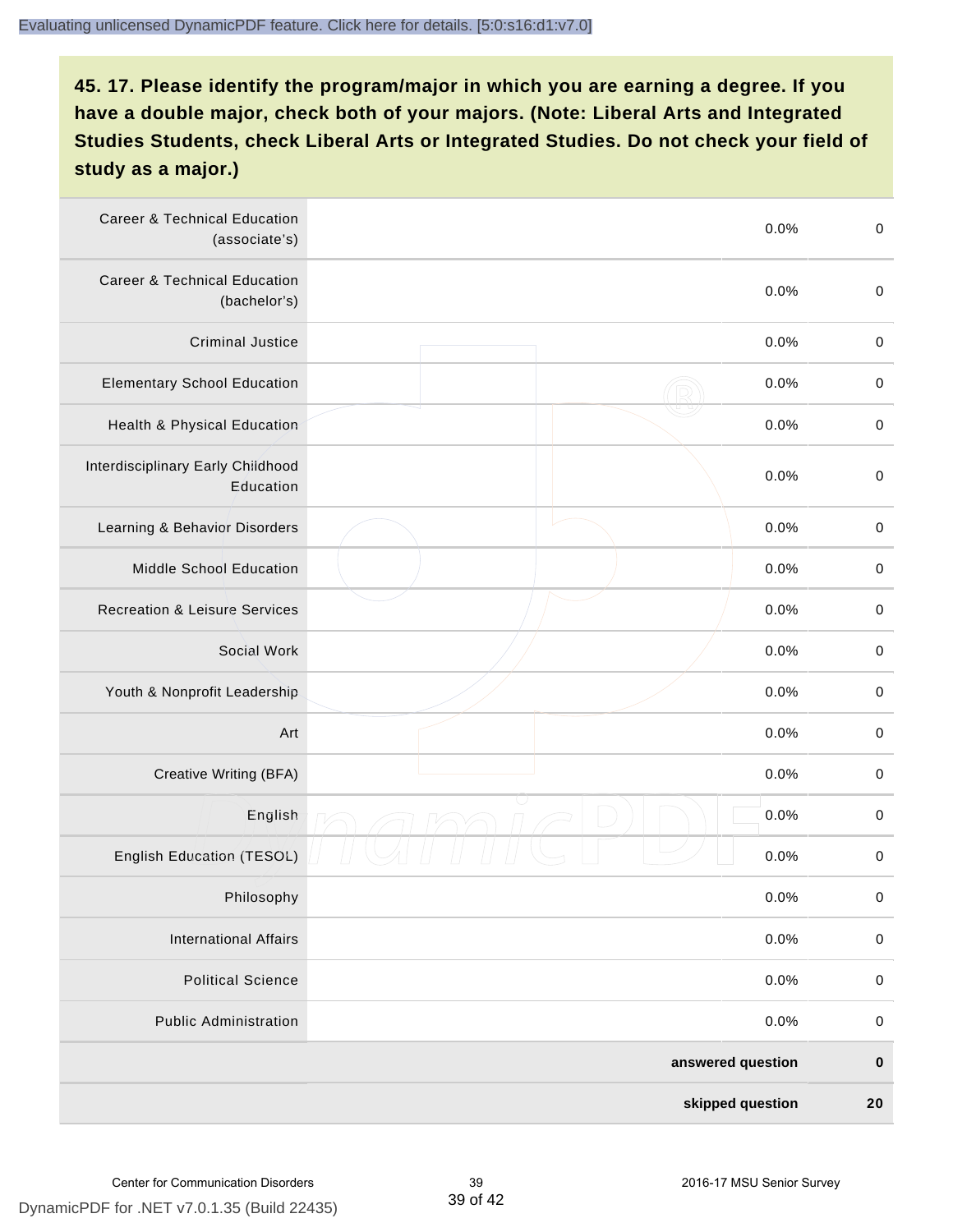| Sociology                                     |                   | 0.0%<br>$\mathbf 0$    |
|-----------------------------------------------|-------------------|------------------------|
| History                                       |                   | $0.0\%$<br>$\mathbf 0$ |
| <b>Liberal Arts</b>                           |                   | 0.0%<br>$\mathbf 0$    |
| French                                        |                   | 0.0%<br>$\pmb{0}$      |
| German                                        |                   | 0.0%<br>$\mathbf 0$    |
| Japanese                                      |                   | 0.0%<br>$\mathsf 0$    |
| Spanish                                       |                   | 0.0%<br>$\mathbf 0$    |
| Music                                         |                   | 0.0%<br>$\mathbf 0$    |
| <b>Music Business</b>                         |                   | $\pmb{0}$<br>0.0%      |
| Psychology                                    |                   | 0.0%<br>$\mathbf 0$    |
| Theatre                                       |                   | 0.0%<br>$\mathbf 0$    |
| Biology                                       |                   | 0.0%<br>$\mathbf 0$    |
| Wildlife & Conservation Biology               |                   | 0.0%<br>$\mathbf 0$    |
| Chemistry                                     |                   | 0.0%<br>$\pmb{0}$      |
| <b>Applied Physics</b>                        | $\bigcirc$        | 0.0%<br>$\mathbf 0$    |
| <b>Engineering Physics</b>                    |                   | 0.0%<br>$\mathbf 0$    |
| Physics                                       |                   | 0.0%<br>$\mathbf 0$    |
| Geosciences                                   |                   | 0.0%<br>$\mathbf 0$    |
| Civil Engineering Technology<br>(associate's) |                   | 0.0%<br>$\pmb{0}$      |
| Civil Engineering Technology<br>(bachelor's)  |                   | 0.0%<br>$\pmb{0}$      |
|                                               | answered question | $\pmb{0}$              |
|                                               | skipped question  |                        |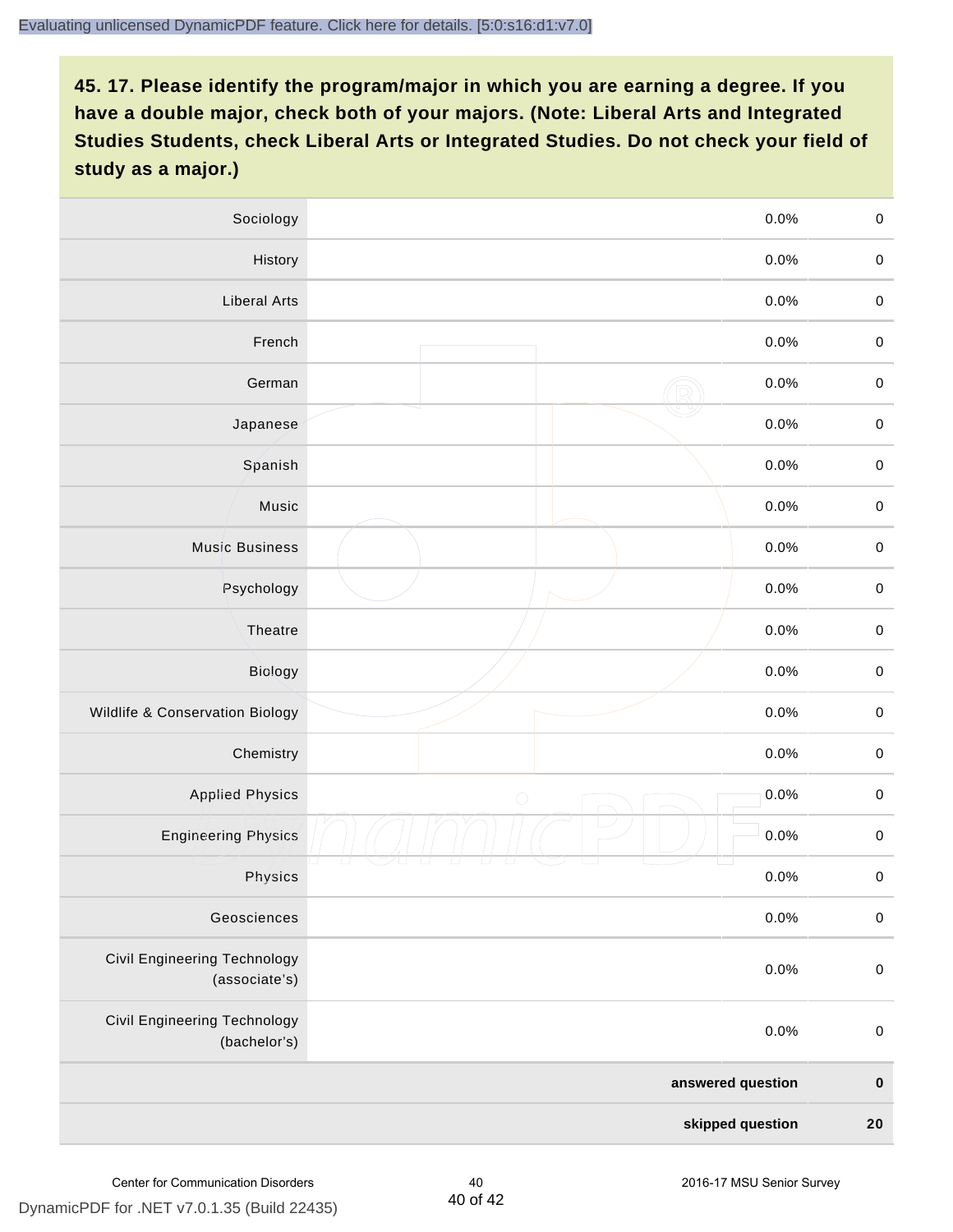| <b>Electromechanical Engineering</b><br>Technology |                  | 0.0%              | $\mathbf 0$ |
|----------------------------------------------------|------------------|-------------------|-------------|
| <b>Engineering Graphics &amp; Design</b>           |                  | 0.0%              | $\mathbf 0$ |
| <b>Interior Design</b>                             |                  | 0.0%              | $\,0\,$     |
| <b>Manufacturing Technology</b>                    |                  | 0.0%              | $\,0\,$     |
| Occupational Safety and Health                     |                  | 0.0%              | $\pmb{0}$   |
| <b>Industrial Technology</b><br>(associate's)      |                  | 0.0%              | $\,0\,$     |
| <b>Mathematics</b>                                 |                  | 0.0%              | $\,0\,$     |
| <b>Telecommunications Systems</b><br>Mgmt          |                  | 0.0%              | $\,0\,$     |
| Agricultural Science & Technology<br>(associate's) |                  | 0.0%              | $\mathbf 0$ |
| Agricultural Science (bachelor's)                  |                  | 0.0%              | $\mathbf 0$ |
| Animal Technology/Animal-Equine                    |                  | 0.0%              | $\,0\,$     |
| Animal Technology/Vet Tech,<br>Pre-Vet             |                  | 0.0%              | $\,0\,$     |
| <b>Athletic Training</b>                           |                  | 0.0%              | $\,0\,$     |
| <b>Communication Disorders</b>                     |                  | 0.0%              | $\,0\,$     |
| <b>Exercise Science</b>                            |                  | 0.0%              | $\pmb{0}$   |
| Nursing                                            |                  | 0.0%              | $\mathbf 0$ |
| Nursing/RN to BSN                                  |                  | 0.0%              | $\pmb{0}$   |
| Nutrition, Dietetics, & Food Mgmt                  |                  | 0.0%              | $\,0\,$     |
|                                                    |                  | answered question | $\pmb{0}$   |
|                                                    | skipped question |                   | ${\bf 20}$  |